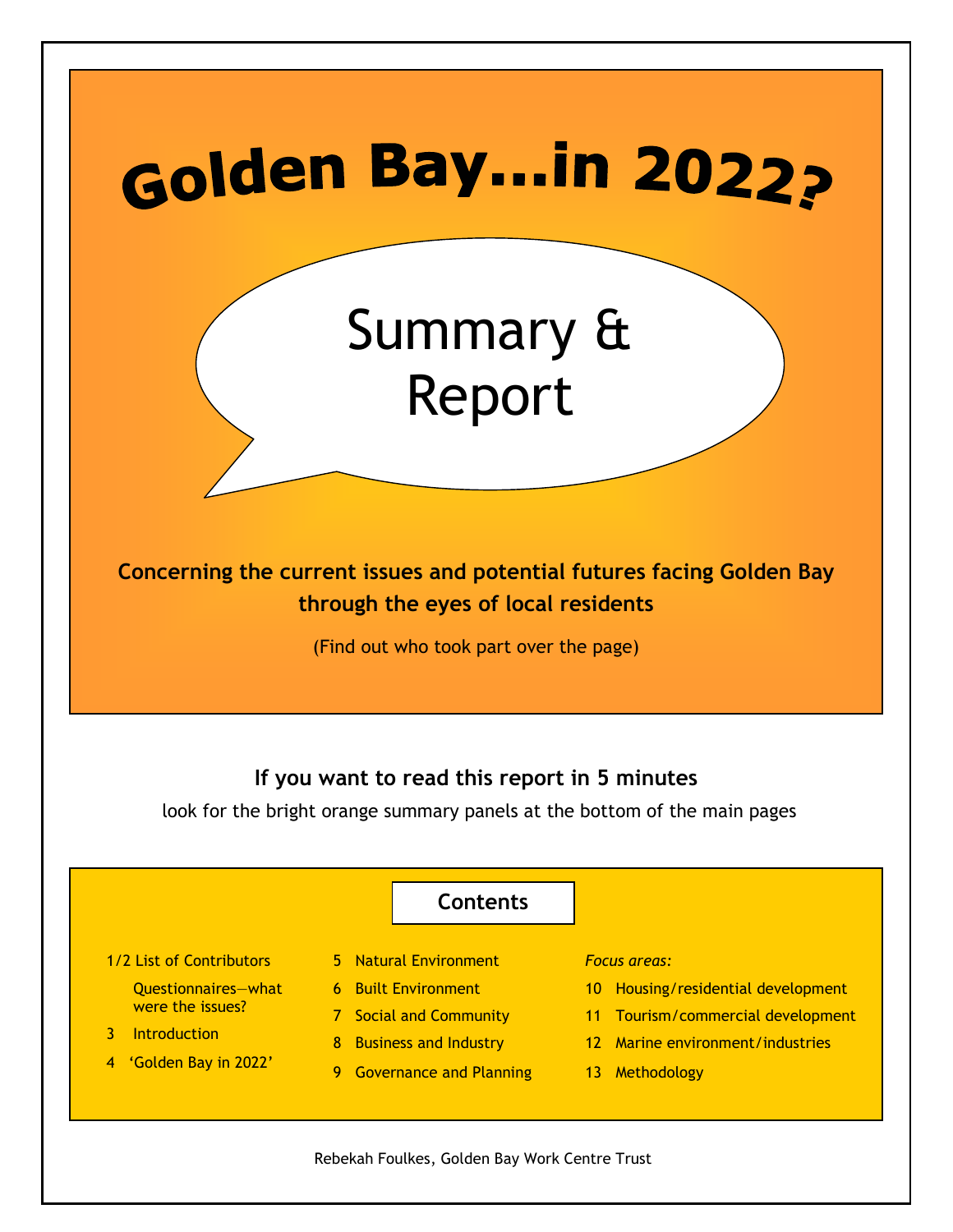### Contributors 1

Laura Allen Information Centre Manager East Takaka Dave Harwood Farmer Upper Takaka Dave Andrews Businessman Rangihaeata Elva Harwood Farmer Upper Takaka Colin Baas Retired Collingwood Annie Hay-Mckensie Backpackers proprietor Takaka Joy Baas Retired Collingwood Jonathan Hearn Backpackers proprietor Pakawau Mary Baigent Retired Central Takaka Dave Heraud Orchardist Clifton Kelly-Ann Barrett Student C.A.S Chris Hill Recreation coordinator Central Takaka Joe Bell Community Board Milnthorpe Kathy Hindmarsh Horticulturalist Onekaka Alex Bensemann Self-employed builder Takaka Gerard Hindmarsh Writer Tukurua Stuart Borlase Dairy farmer East Takaka Nick Hodgkinson Real Estate Sales Pohara Helen Bracefield Public/Child Health Nurse Hamama Harry Holmwood Community Brd/dairy farmer Patons Rock Linley Butler Business manager Collingwood Chloe Hoskin Student C.A.S Willie Butler Parent/Campground owner Paynes Ford Tinky Hovenden Publican Collingwood Bob Butts Company director Motupipi Warren Hoy General Manager Wainui John Byrne Dairy farmer Kotinga Ben Hurst Farmer Motupipi Langdon Carter Businessman Pakawau Henry James Retired Architect Central Takaka Barry Cashman Plumber/Councillor Waitapu Robert Jenkin Parent/homemaker Rainbow Valley Lloyd Cederman Retired Pakawau Anne Jones Dairy farmer Rototai Arthur Clarence O/C Takaka Police Takaka Brian Jones Dairy farmer Rototai Andy Clark Architectural designer Tukurua Derry Kingston Casual labourer Ligar Bay Darren Clarke Transport manager Craigeburn Helen Kingston G.P Ligar Bay Brent Clarke Pohara Holiday Park Manager Pohara Maria Koch Editor—GB Weekly East Takaka Del Clarke Pohara Holiday Park Manager Pohara Mari Langley Teacher (CAS) Parapara Colin Coke Artist Ferntown John Lee Retired public servant Pohara Merrin Coke Consultant Ferntown Jock Lill Tourist operator Collingwood Ollie Corby Student C.A.S Debbie Lindqvist WINZ case manager Takaka Richard Cosslett Contractor Tukurua Pete Lomas Fisherman Motupipi John Croxford Tourist operator Central Takaka Ann Lyndsay Retail business owner Central Takaka Judy Cullen Dep. Principal (Motupipi) Rototai Tony Lyndsay Retail business owner Central Takaka Mark Cullen Principal (Motupipi) Rototai Robin Manson Dairy farmer East Takaka Richard Davies Politician Central Takaka Sarah Manson Student Clifton Victoria Davis Radiographer Tukurua Paul Marcussen Pharmacist Central Takaka Ruth Day Joan Whiting Rest Home Mngr Motupipi John Mason D.O.C Manager East Takaka Jane Dixon Café proprietor Onekaka Kevin McClintock Dairy farmer Bainham Bruce Dodd Transport operator East Takaka Linda McClintock Dairy farmer Bainham Simone Fenwick Seasonal worker Hamama Bruce McHardy Dairy farmer Pakawau David Fergusson Sheep & cattle farmer Kaihoka Lakes Jean McHardy Dairy farmer Pakawau Marilyn Fergusson Sheep & cattle farmer Kaihoka Lakes Don McKnight Tourist operator Puponga Roger File Principal (GBHS) Three Oaks Gail McKnight Tourist operator Puponga Leigh Gamby Caretaker/Truancy Officer Upper Takaka Carolyn McLellan Community Board/Dairy farmer Bainham John Gawith Clinical Director, Te Whare Ma. Tukurua Graham Milne Retired G.P/farmer Onekaka Emma Geraghty Student C.A.S David Morgan Semi-retired engineer Parapara Dennis Gilooly Retired Collingwood Jan Morgan Semi-retired/self-employed Parapara Paddy Gilooly Tourist operator Collingwood David Mules Principal (CAS) Collingwood Wayne Green Café proprietor Takaka Rangimarie Mules Student C.A.S Jenny Haldane Farmer Bainham Sheryl Nalder Community worker Central Takaka Ross Haldane Farmer Farmer Bainham Chontene Nathan Artist/Gallery owner Takaka Kate Harrington Pharmacist technician Pohara Nicky Packard Dairy farmer Clifton Herb Harris Independent contractor Parapara Wayne Packard Dairy farmer Clifton

Amanda Harvey Student C.A.S Alf Payne Sheep and cattle farmer Patarau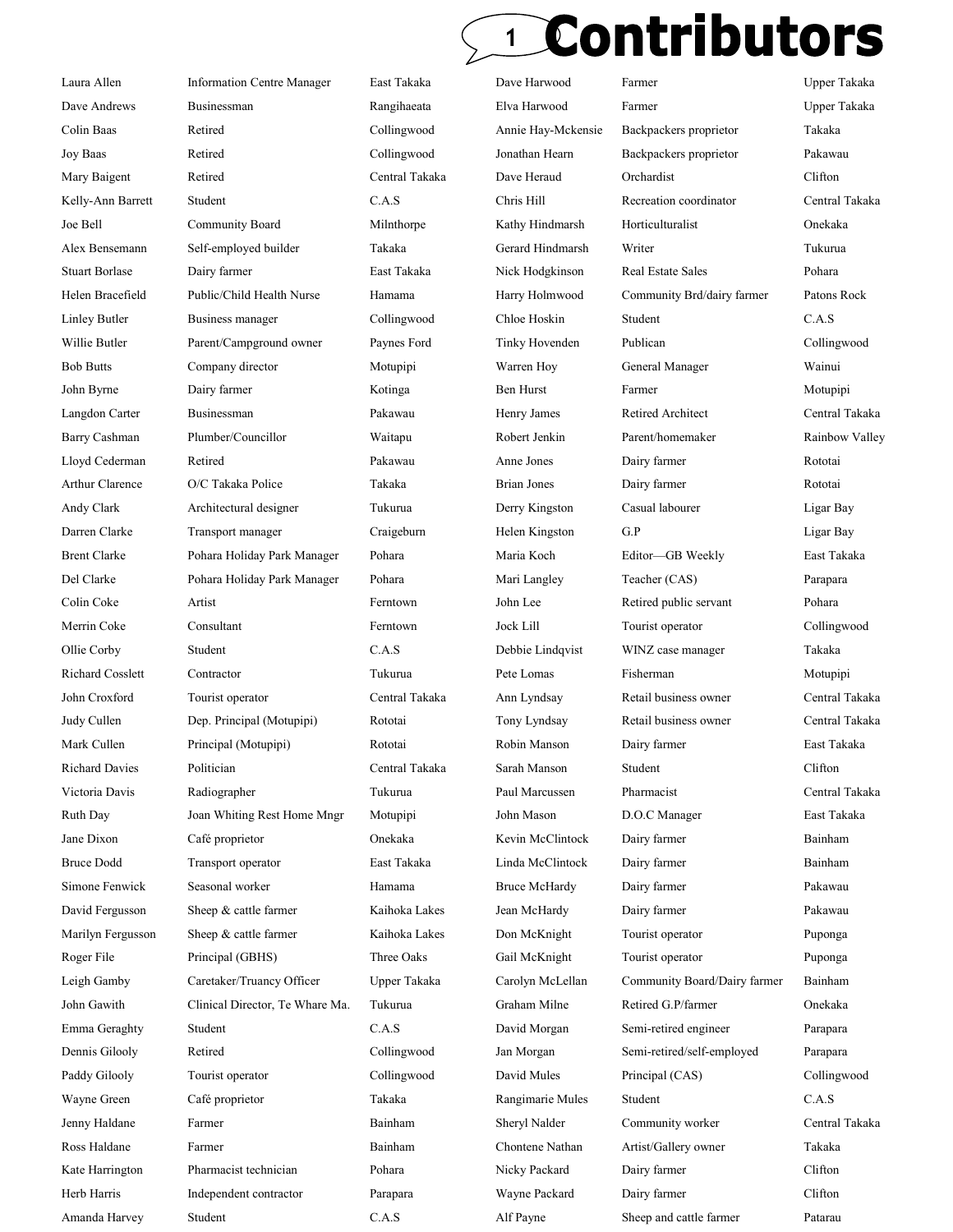| Sue Payne                | Sheep & cattle farmer       | Patarau     | Merv Solly                                            | Businessman                  | Rockville     |
|--------------------------|-----------------------------|-------------|-------------------------------------------------------|------------------------------|---------------|
| Lorraine Polglaze        | Artist                      | Rototai     | <b>Brandon Sparrow</b>                                | Journalist                   | Collingwood   |
| <b>Trevor Polglaze</b>   | Artist                      | Rototai     | Vicki Spiers                                          | Mother/caregiver             | Kotinga       |
| Kerryann Pomeroy         |                             | Bainham     | Michael Stayner                                       | Age Concern coordinator      | Motupipi      |
| Deanna Pomeroy-<br>Byrne | Dairy farmer                | Kotinga     | Patrick Steer                                         | Arts Co/Village Tht/Fresh FM | Clifton       |
| Clem Randall             | Retired engineer            | Parapara    | Cameron Strange                                       | Student                      | C.A.S         |
| Mona Randall             | Retired private secretary   | Parapara    | Tom Sturgess                                          | Businessman                  | Patons Rock   |
| Kathy Reilly             | Dairy Farmer                | Three Oaks  | Michelle Surcouf                                      | Artist                       | Rangihaeata   |
| Tony Reilly              | Dairy Farmer                | Three Oaks  | Alan Swafford                                         | Retired farmer               | Ligar Bay     |
| Crowther Reynish         | Owner/operator              | Takaka      | Lauren Swafford                                       | Dairy farmer                 | Rockville     |
| Kath Riley               | Office clerk                | Takaka      | Robin Swafford                                        | Dairy farmer                 | Rockville     |
| Noel Riley               | Semi-retired                | Takaka      | Klaus Thoma                                           | Farmer/consultant            | East Takaka   |
| <b>Brent Riley</b>       | Dairy farmer                | Rockville   | Andy Thomas                                           | Anglican minister            | Tukurua       |
| Michelle Riley           | Dairy farmer                | Rockville   | Alan Vaughan                                          | Retired                      | Ferntown      |
| Jim Robertson            | Retired farmer              | Wainui      | Jo-Anne Vaughan                                       | Retired                      | Ferntown      |
| Mari Robertson           | Retired farmer              | Wainui      | Heather Wallace                                       | Teacher (GBHS)               | Tukurua       |
| Gary Robilliard          | Farmer                      | Clifton     | Rodney Ward                                           | Community Board/Businessman  | Takaka        |
| <b>Beryl Rogers</b>      | Retired                     | East Takaka | Elizabeth Warren                                      | Semi-retired                 | Tata Beach    |
| Murray Rogers            | Retail store manager        | Rangihaeata | Stephanie Win                                         | Student                      | C.A.S         |
| Alexia Russell           | Nurse manager (GB Hospital) | Onekaka     | Kevin Winter                                          | Plumber & drainlayer         | Pohara        |
| Liz Russell              | Home support coordinator    | Takaka      | Philip Woolf                                          | Company manager              | Takaka        |
| Paul Sangster            | Councillor/commission agent | Takaka      | Joyce Wylie                                           | Sheep farmer                 | Kaihoka Lakes |
| Edwina Schulmann         | Artist                      | Rangihaeata |                                                       |                              |               |
| Carolyn Simon            | Natural therapist           | Onekaka     | Questionnaires: 188 responses received                |                              |               |
| John Solly               | Aquaculture contractor      | Clifton     | (Group contributors and further credits on back page) |                              |               |

### Questionnaire results: what were the issues?

Marine use Environment\* Access retention Real estate prices Housing development Tourist development Local control Waste management Visitor pressure\*\* Local politics Land practices Land use Service withdrawal Lack of vision Young people **Transport** Absentee ownership Employment Rental accommodation Utilities capacity Aged people Zoning RMA



You may recall that the questionnaires asked the question:

'In your opinion, the major issues facing Golden Bay are…'

The graph shows the response rate for the answers that were provided. Although some people added issues of their own to the list, it is not practical to show those here as the numbers were usually too small. However, many of these other topics were also raised by interviewees and have been covered in the text of the report.

\* Impact of tourism on natural environment

\*\* Visitor pressure on amenities, infrastructure and character of Bay

Number of Questionnaires (total = 188)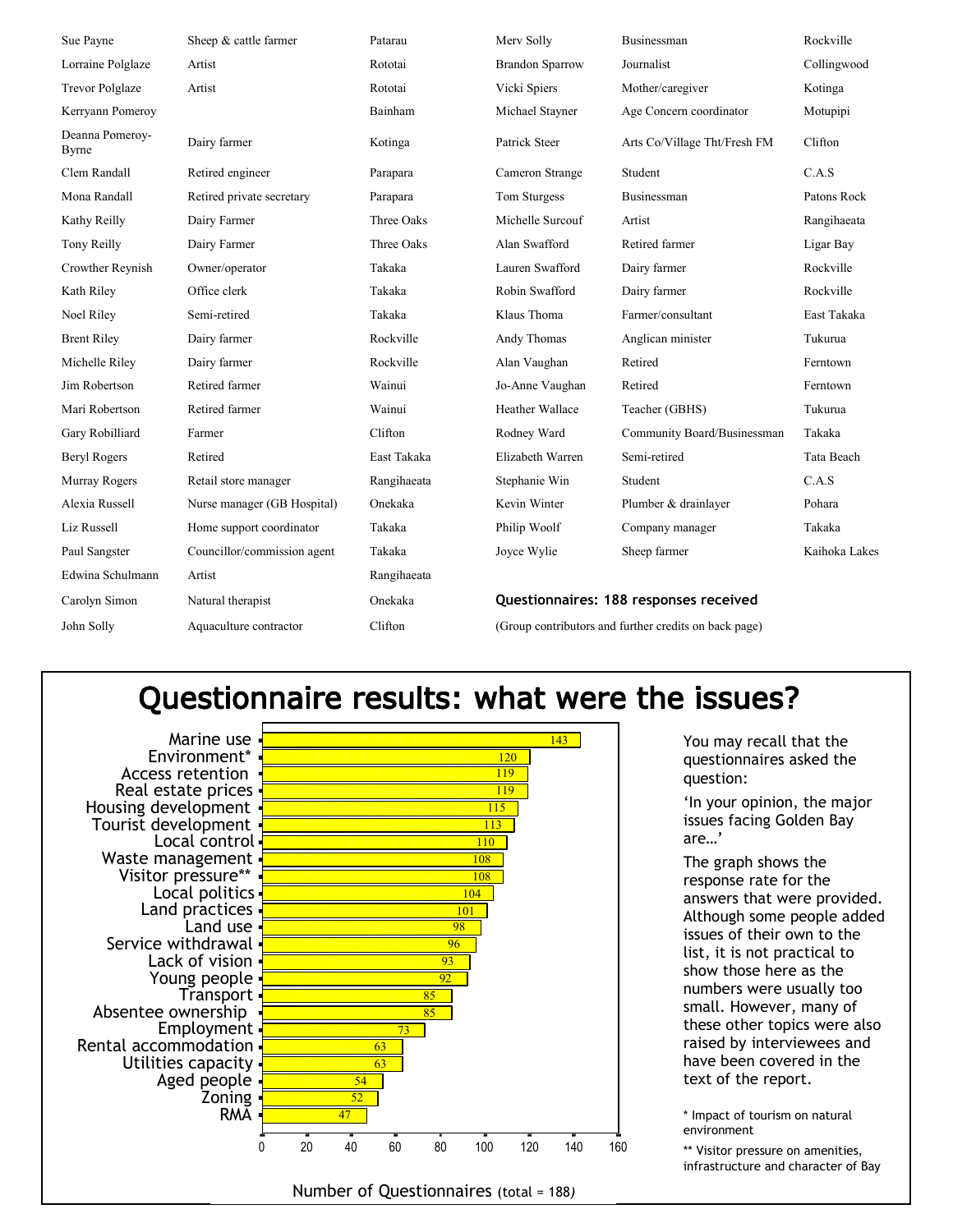### <sup>3</sup> Introduction

This report represents the completion of the first phase of the 'Golden Bay…in 2022?' community planning project.

When we first began this project in November of 2001, we understood 'community planning' to be a way for the Golden Bay community to discuss its present, imagine and describe its preferred future, and plan the necessary strategies needed to get there over the years to come. It had been suggested within various forums that Golden Bay could benefit from going through such a process. Why?

The Bay has a strong, resourceful community, with a proud history and an unusually diverse population, and is set within a natural environment both beautiful and fertile. Because of this, it is gaining in popularity with every year that passes, both as an area with considerable economic potential and as a favoured destination for visitors and those moving in search of a better lifestyle. These trends have further accelerated a pace of change that is already challenging other small communities both in New Zealand and abroad.

You only need to ask someone who has lived here all their lives to know that the Bay has seen a lot of changes over the past few decades, though most people I talked to during this study believed that many of these changes have been positive. Change can be a force for good—but it can also work against us if we aren't able to recognize and deal with it effectively. So, why not have a discussion about what we want and where the Bay should go at a time when most options are still open to us, and begin to proactively plot a path into the future?

Fortunately, community members are perfectly qualified to think about, understand, and plan for change. Partly this is because nobody understands a place better than those who live there, and partly because no-one cares more about getting it right. This has been our motive for undertaking this project. The central principle of community planning is the belief that a community has the ability to 'harness' change, by pooling members' knowledge and commitment to weigh up and agree on sound, workable courses of action. These could concern things or processes that we may be powerless against as individuals or small groups, but together we can exercise this power directly or through our elected representatives, who have the authority, responsibility and resources to act on our behalf. Some communities are able to proceed directly to making concrete plans. However, in the Bay, the diversity of backgrounds and aspirations and a spread-out, busy population make talking about and preparing for change more difficult… which is also how a 'formal' but locally run community planning process can help.

As there are so many different points of view, and so few previous occasions where they have all been heard together, it seemed wise before we advocated actually 'planning' anything to find out if there was any common ground at all to work with. Because having power as a group is all very well, but if there is not one issue that produces some degree of consensus, it must be accepted that the future will happen as it will, with only fragmented input from the community. This first phase has been about finding out what is on people's minds when you ask them about the future, and whether, across the chorus of opinion, enough of us are singing the same tune—about anything!

We knew this would be an ambitious project, but it wasn't until we got started that we realized just how complex and time-consuming it would be if we did it properly. In other words: all the different sorts of people living here would need to be involved; there would have to be sufficient time and flexibility for people to express their concerns/ideas freely and in detail; the information would have to be requested and recorded in such a way that there could be no bias towards any point of view or subject; issues couldn't be left out because they were too complicated or controversial; and any statements that finally emerged would need to be supported by credible statistics. We believe that by each of these measures, the process can be judged a success.

As you will see, there is common ground. Of course, complete consensus is difficult to achieve, but there are issues that seem to be uppermost in the minds of most people; issues many said they believe can and should be tackled in order to keep the Bay a great place to live. We have focused on these things rather than trying to do justice to every concern or bright idea. Hopefully at a later date there will be space for some of these less-mentioned themes to be discussed, as they are not necessarily any less important. This study does not aim to be exhaustive, nor tries to provide solutions to the problems identified, or push for particular courses of action. That is not its role. Finding answers will be the role of the community and whomever else you decide should be involved. This document is an indication of where opinion lies on a range of topics, and spans the divides between our diverse social, geographical, and occupational groups. Primarily it is designed to be a guide and a stimulus: to form the basis of an ongoing conversation about our future, and what might move us closer to the one Bay people want. We hope you find it helpful, and hopeful.



Rebekah Foulkes Golden Bay Work Centre Trust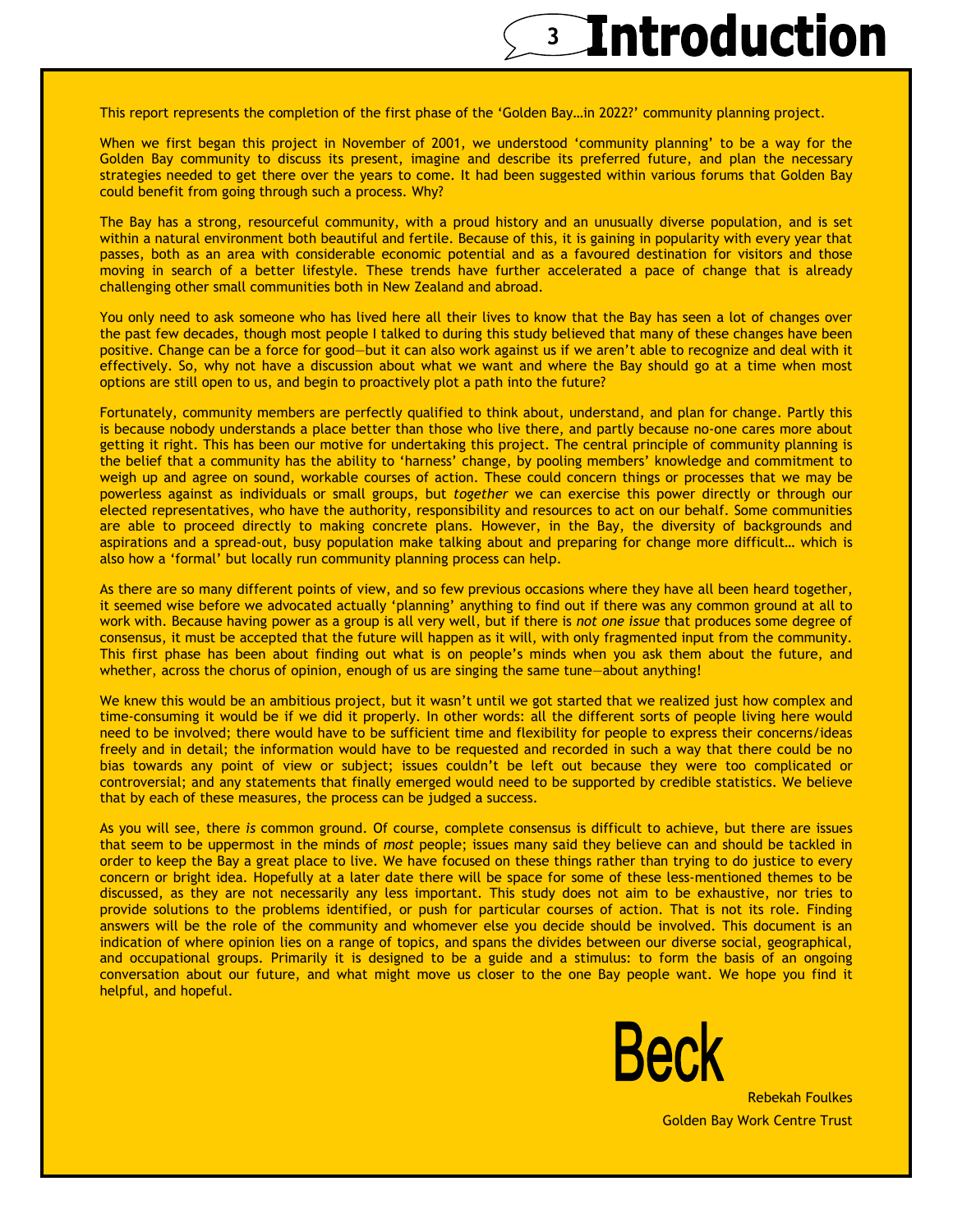## **4 Golden Bay...your vision of 2022**

Golden Bay's beautiful natural environment is bountiful, healthy and clean, freely enjoyed by local people and accessed by visitors in sustainable numbers, ample areas for wildlife are preserved, pests are controlled with efficiency and ingenuity, private and shared land alike is carefully tended, reflecting wisdom both old and new, we send less waste to landfill, and our waterways are clean and teeming with life, the coast is peaceful, and open to all, unspoiled by litter and dense development, people still call it paradise, and our children reap the rewards of our stewardship.

> Golden Bay has a robust, well-planned, well-maintained **built environment**; communities are linked together by a network of safe roads and cycle-lanes, public transport operates along main routes, and both roads and utilities are steadily and realistically upgraded to cope with resident and tourist pressure; the Bay remains at the end of the road, an un-linked but ever-popular destination, well-planned upgrades in the townships have increased parking and access, and helped to create functional, attractive main streets which meet the needs of all users.

Here in Golden Bay, our **community** in all its diversity is our strongest feature; we celebrate the different contributions we have to make, whether young or old, we rest in the knowledge that we have the services and support we need to keep us well and our services find security in our united support for them, we think, discuss, and plan ahead, to ensure our population is balanced and resourced, we work together to make things happen, especially for those who can't do it on their own and the Bay remains proud of its safety, its culture, its friendliness, and its families.

> **Business and industry** in Golden Bay is diverse, flourishing, and thinking ahead there has been broad, productive discussion on how to measure and monitor sustainability, how regulation and consultation can maximize fairness and responsible outcomes, and the best ways to classify, use and protect our land, and the livelihoods it supports. There are stable jobs across diverse industries, and support for small-scale initiatives, businesses value their community, and in turn enjoy our support and recognition for their contribution to our economic resilience, to employment, and to services.

As a unique and distinct area with a strong and skilled community, Golden Bay

has taken responsibility for its own future through sound **governance and planning**,

those who represent us work constructively together, with our mandate and support and nurture a functional, inclusive environment where issues can be productively debated, we actively work with wider authorities to make the best locally supported decisions, our planning is proactive, thorough and realistic, covering all aspects of Golden Bay and anchored by a shared vision, a 'big picture' against which we reference our choices.

The Bay's residential development has been carefully, logically and proactively planned, to minimize impact on our productive areas, our coastline, and our distinctive landscapes, expansion has been sensitively managed through robust, locally-mandated regulation recognising the implications of growth for infrastructure, environment, and community, and ensuring that a balanced local population has stable, affordable housing year-round.

**Visitors** love Golden Bay, and they value their time here even more now, because:

we now know how many we can host each year, and still preserve what they come for, we found lateral ways to accommodate our visitors needs, whilst safeguarding our own; we welcomed developments and businesses that blended in, and their contribution, and preserved our special character, stunning environment, and a viable, vibrant industry.

The **marine** ecosystem in Golden Bay is healthy, flourishing and a source of local pride;

damaging practices have been replaced by those that encourage balance, and nurture stocks, and our understanding of this environment enables its health to be carefully monitored. Our bountiful sea-life and clean water enable several local ventures to operate viably, and residents enjoy a strong, responsible industry, ample marine reserves… and good fishing!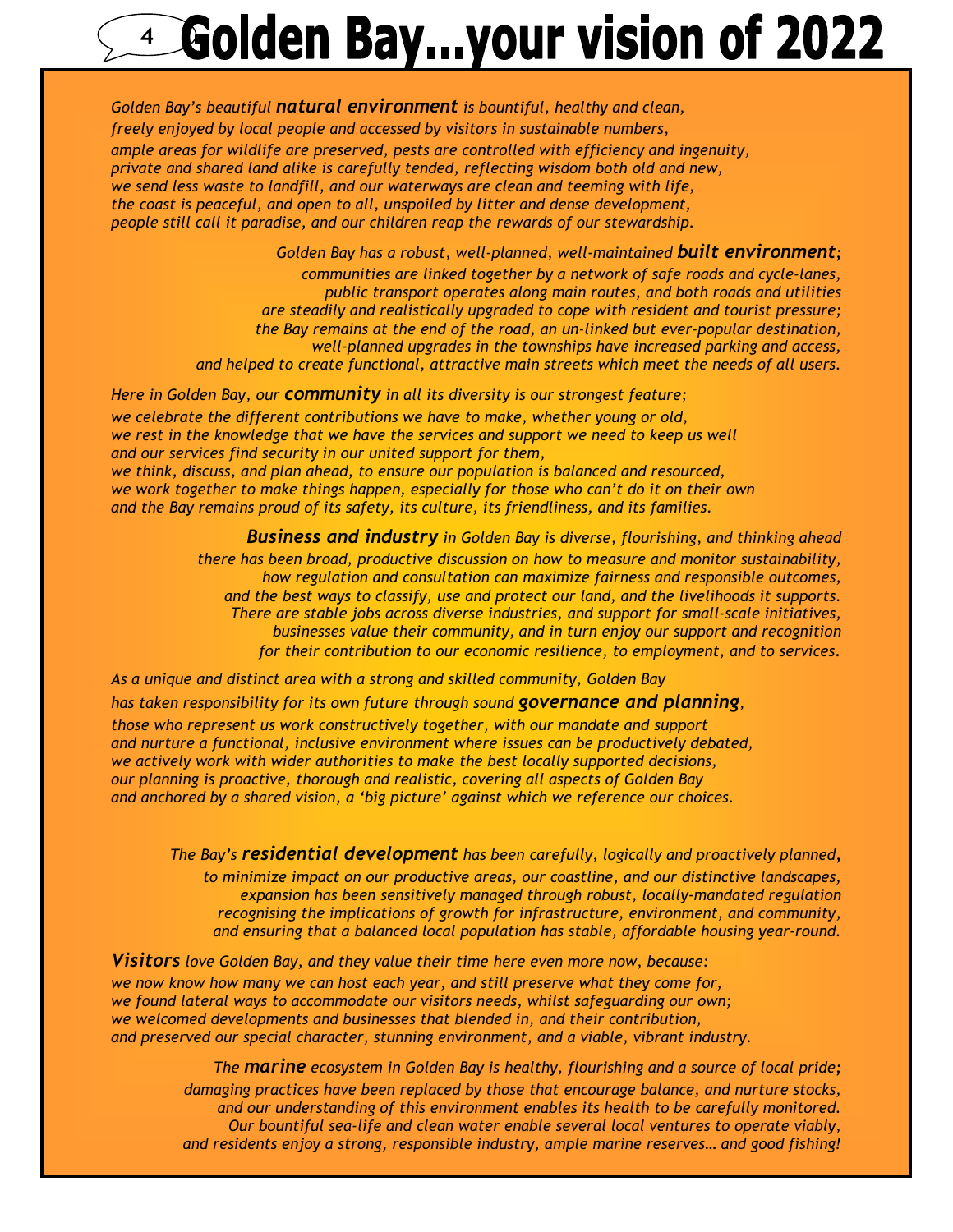## **5 Natural Environment**

When talking about what they liked about Golden Bay, most interviewees and practically all questionnaire respondents identified the beauty of the natural environment, with many also valuing their access to the outdoors for recreation. However, of those interviewed, nearly 3 out of 4 people identified concerns about some aspect of it, and more than a third of those returning a questionnaire wrote specific comments also. The proportion of interviewees who spoke on each subject area was as follows: marine environment (56%), private land and farm management (43%) the DOC estate (35%), coastline (30%), rivers and waterways (17%) pest management (17%), and waste (15%). Reflecting its status as a major theme, pg 13 focuses on marine issues exclusively.

#### Private Land & Farms

Nearly half of the interview sample spoke on this topic. The most common statements made (by 25% of people, or 1 in 4) referred to general concern over the management of some private land/farms. Nearly a quarter of people discussed stock effluent contaminating waterways, and just under 1 in 7 were unhappy with current levels of agri-chemical use and run-off. Just under1 in 8 people were concerned about destruction of native bush, wetlands, and other wild areas on private land, and 1 in 10 wanted to see public access preserved to back-country areas bordered by (or on) private land. However, many people recognised the efforts being made by the farming community (see pg. 8). More than half of the questionnaires indicated that the impact of some pastoral, agricultural and horticultural practices on the environment was a major issue.

#### DOC Estate

The most common concern about DOC land, raised by 1 in 5 people, was the pressure of tourism on fragile natural areas under DOC's care, especially Abel Tasman and, to a lesser extent, Kahurangi National Park. Many people spoke of restricting access in some way, certainly at peak times, in order to prevent serious damage to these areas. Nearly two thirds of questionnaire answers noted the impact of tourism on the environment as a major issue for the Bay. Preserving access to DOC land for recreation and traditional pursuits was raised by just under 1 in 7, and the implications of having large areas of land not returning rates was also discussed.

#### **Coastline**

Concerns about the Bay's coastal areas centred around the retention of public access (1 in 5 people) and the impact of residential development, both visually and physically (also 1 in 5), which were often seen as linked. Concerns about the impact of tourism were

#### again highlighted. Rivers and Waterways

The majority of comments about rivers and waterways were regarding water quality (1 in 7) particularly in relation to effluent, chemical runoff and to a lesser extent industrial and human usage. Retaining public access was also seen as important by some.

#### Pest Management

Though some people referred to other pests, nearly all discussion was about possums and their control. 1 in 6 specifically mentioned 1080 use, with just over half of these unconditionally opposed, with the balance split between those who described it as their preferred method, and those conditionally in favour (e.g. for areas with very poor access).

#### Waste Management

1 in 7 people felt that better systems were needed in general, and 1 in 10 specifically identified recycling as an area progress could be made. A small number wanted TDC's Zero Waste policy actioned as soon as possible.



#### These sentiments or similar expressed:

'The environment is our most precious but fragile asset and must be safeguarded'. . . . . . . 23% 'Prudent management of our natural resources is vital for the future'. . 45% 'The environment receives too much attention and emotional response'. . 13%

### You said…

'We are undervaluing our environment by allowing anyone and everyone to use our natural areas for free, while a small number of rate-payers bear the cost of cleaning up after them.'

'Many people don't realise that there are a number of landowners who hold very responsible positions on the environment and appropriate land-care. The companies themselves, and the TDC, are taking the lead in monitoring and improving practices.'

'The Bays unique biodiversity should be recognised legislatively and financially at a national and local level, rather than citizens having to be the environmental conscience.'

 'I would be surprised if any of us didn't want to keep Golden Bay as clean, unspoilt, and ecologically diverse as possible. With the wisdom of locals who know the land, and the wisdom of newer arrivals who have seen what has ruined similar environments elsewhere, surely we all have a contribution to make.'



Golden Bay's beautiful natural environment is bountiful, healthy and clean, freely enjoyed by local people and accessed by visitors in sustainable numbers, ample areas for wildlife are preserved, pests are controlled with efficiency and ingenuity, private and shared land alike is carefully tended, reflecting wisdom both old and new, we send less waste to landfill, and our waterways are clean and teeming with life, the coast is peaceful, and open to all, unspoiled by litter and dense development, people still call it paradise, and our children reap the rewards of our stewardship.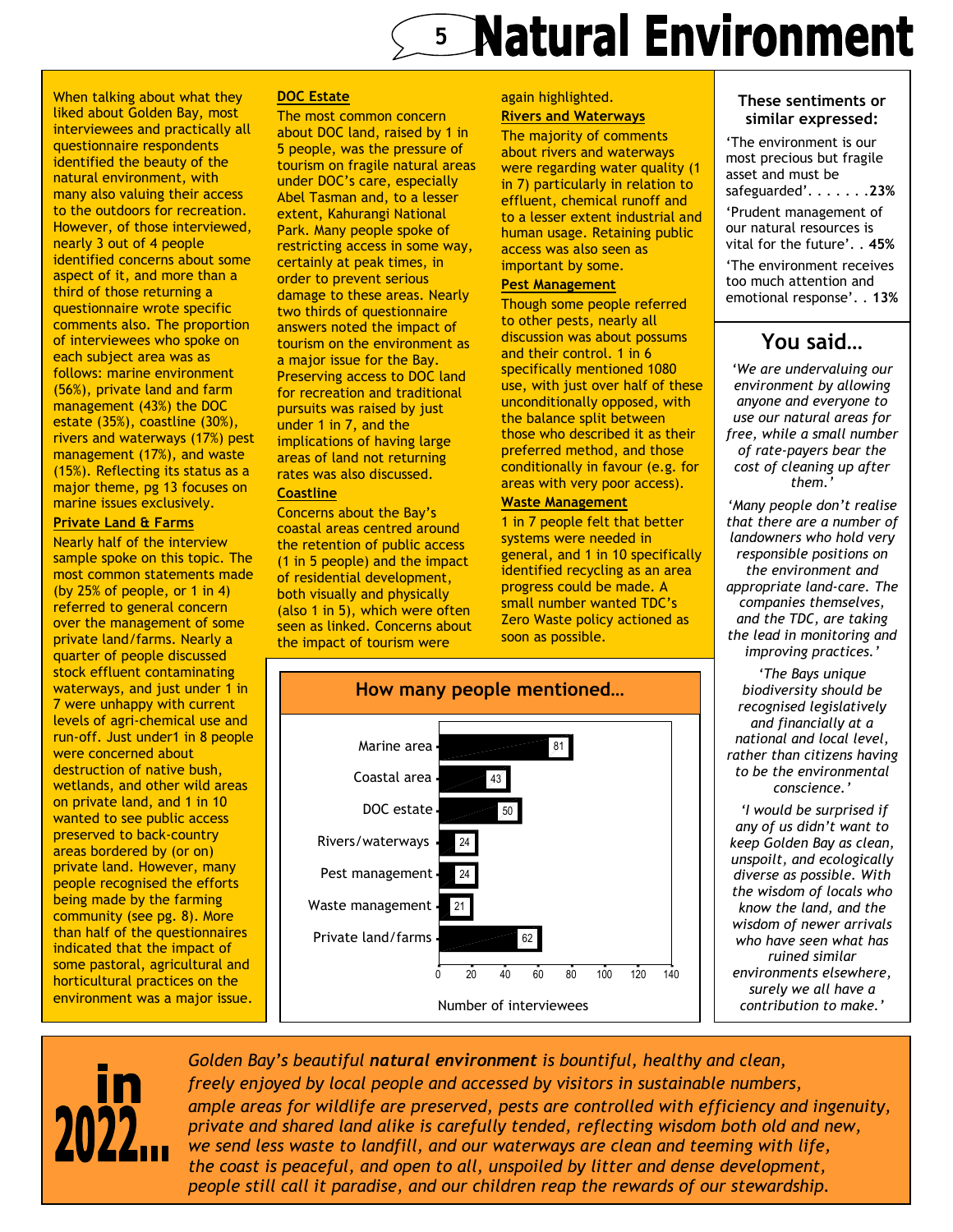## **6 Built Environment**

When it comes to Golden Bay's built environment (i.e. physical infrastructure, related services and development) local people clearly show considerable interest. Nearly 9 out of 10 people interviewed discussed some aspect of it, and nearly half of those returning a questionnaire wrote additional comments on the subject, as well as over half identifying issues related to this theme. The majority of people focused on three areas: residential development and the road network (each discussed by 3 out of 4 people) and commercial development, spoken to by just over half. I have devoted separate pages to housing development and commercial development/ tourism (pages 11 and 12 respectively) due to the volume of opinion. The other 'built environment' issues commonly discussed were utilities (29%), facilities/amenities (28%) and parking (21%).

#### Roading

The road network was one of the topics most often raised during this process. However, more than 2 out of 3 people who talked about roads (just over half of the total sample, and many questionnaires as well) wanted to discuss one in particular: the Karamea to Collingwood or 'Heaphy' Rd. Opinion was divided as follows: the majority, (nearly 3 out of every 4 who spoke to it) were totally opposed to a road, with the balance split between those conditionally in favour (e.g. if it wouldn't divert resources from general road improvement) and those in favour without conditions. Cycleways/lanes were also discussed widely (1 in 5 with almost all of these supportive of lanes unconditionally) with many in favour of immediate

prioritisation of areas known to be dangerous. There were general comments by 1 in 5 people on the condition of the road network, with most considering it to be in either poor or average shape. 1 in 5 identified the pressure of visitor traffic on our roads, particularly on unsealed roads to popular sites, and ageing bridges; road safety was also a concern for 1 in 5, with a particular focus on vulnerable road users. 1 in 7 declared support for a bypass of Commercial St, with many envisioning a pedestrian-only paved area to replace it.

#### **Utilities**

Most comment on utilities was generalised, and reflected the 'issues' option contained in the questionnaire: 'utilities provision matching residential/ visitor growth' (a third selected this answer). Some felt more research was required to establish the loading capacity of present utilities, and better planning, especially in areas experiencing rapid growth. Water was raised by 1 in 5, and although most comment was on

the proposed Collingwood scheme, people expressed their dissatisfaction with TDC's handling of the matter rather than debating the scheme's merit. Sewerage was discussed by nearly 1 in 5 with the most common request being more support for on-site/selfcontained treatment options.

#### Facilities & Amenities

Two main areas were covered under this heading: 1 in 5 expressed concern over who would have to pay for new amenities/facilities required by increasing tourist numbers, and 1 in 12 were supportive of local public transport, though most recognized the constraints. In addition, nearly half of the questionnaires identified a lack of alternative transport options and a related strategy as a major issue, many citing bike lanes as part of this strategy.

#### **Parking**

1 in 5 expressed concern over the parking situation in Takaka and Collingwood, especially over summer. It was widely felt to have reached crisis point, needing urgent planning and provision.



#### These sentiments or similar expressed:

'Growth, in terms of its pace, nature and purpose, is our key issue' . . . . 68% 'Pressure on our utilities

and infrastructure is an escalating concern'. . .46%

'Managing population growth and its social and physical impacts will be of key importance for Golden Bay' . . . . . . . . . . . . 51%

### You said…

'Why is the Bay like it is? Because of that hill. And quite apart from the hefty costs of a road through to the coast, both financial and environmental, we're not exactly suffering from a lack of visitors as it is.'

'Our roads, causeways and bridges were not designed for the amount and type of traffic they have to cope with now. Their current state reflects the growing pressure, and parking in the townships is similarly inadequate. With such a small rating base it is a worrying situation.

'Cycle-lanes and walkways are ideally suited to our topography and lifestyle, and can produce positive flow-ons for health and safety, the environment, congestion, and tourism. With enough political will it is achievable over time.'

'There has been insufficient thinking ahead about the capacity and suitability of our utilities for our changing situation. New schemes aren't cheap, but there may be more lateral solutions than centralised, comprehensive models.'



Golden Bay has a robust, well-planned, well-maintained built environment; communities are linked together by a network of safe roads and cycle-lanes, public transport operates along main routes, and both roads and utilities are steadily and realistically upgraded to cope with resident and tourist pressure; the Bay remains at the end of the road, an un-linked but ever-popular destination, well-planned upgrades in the townships have increased parking and access, and helped to create functional, attractive main streets which meet the needs of all users.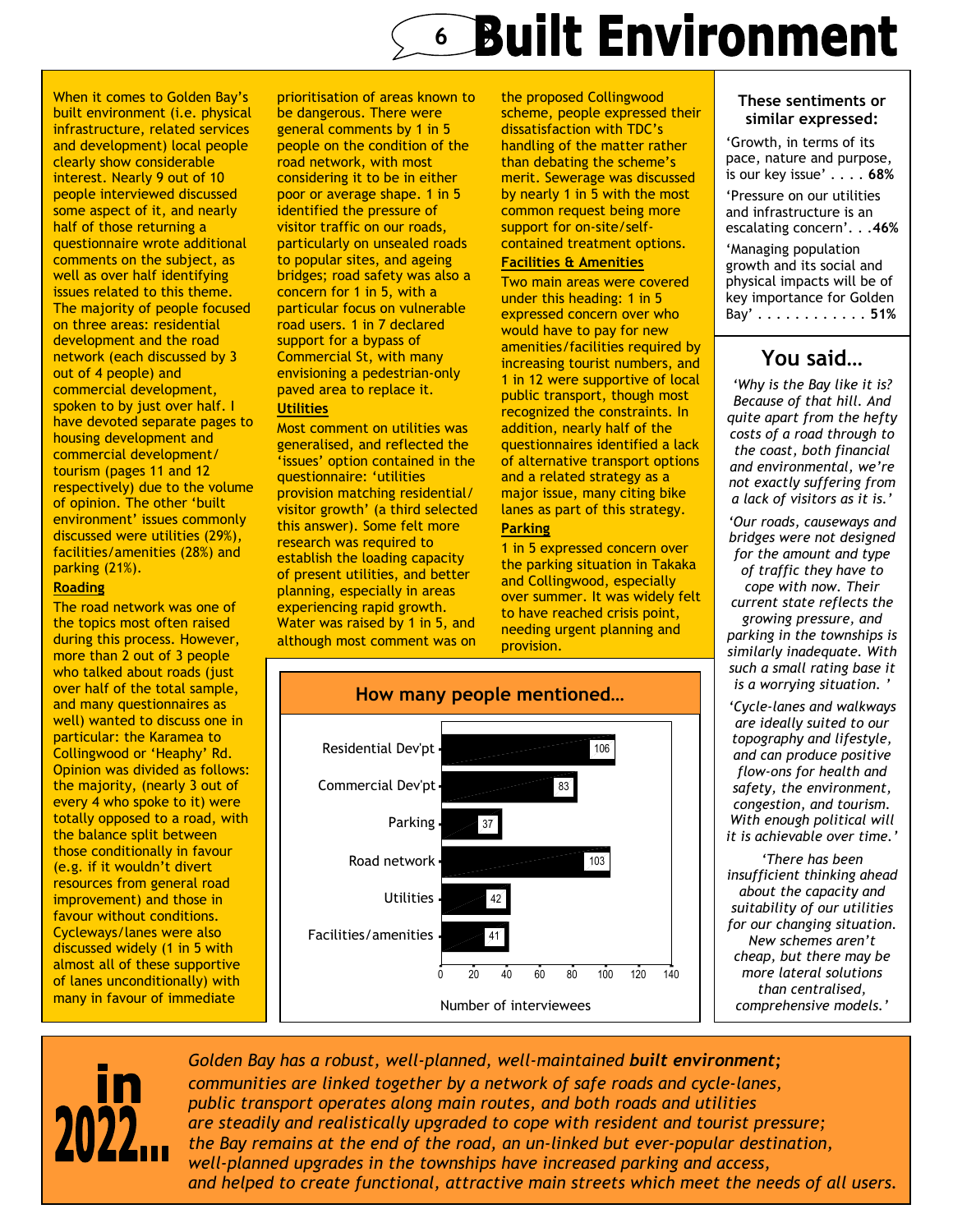## **Exploration Social & Community**

Social and community issues were of great importance to people I spoke to. Again more than 4 out of 5 people, and 41% of questionnaires made comments on this area. The largest area of response concerned the social aspects of housing (3 out of 5 people), which is dealt with on page 11 as part of a focus on Housing. Other issues attracting significant comment were: health (1 in 2 people), young people and education (also 1 in 2), and our aged community (nearly 1 in 3). Comments on social division (1 in 3) drug issues, social services, poverty, and some other less-raised items are grouped under 'community (various)' in the graph. More generally, it seems people value highly the community aspects of Golden Bay: 4 out of 5 interviewees identified particularly its friendliness; over half commended its cultural/social clubs and facilities; and a third its suitability for families. Questionnaires emphasized safety (83%), friendliness (67%) and family suitability (62%).

#### **Health**

Discussion on health centred around three main areas. Firstly, 41% of people voiced praise (and concern) for the Hospital, nearly all of whom were anxious to see it retained Into the future; secondly, 40% praised the other health services available to Bay people locally, which were also seen as vital to retain. Thirdly, 1 in 6 spoke about rural equity in relation to health, citing the inconvenience and expense of leaving the Bay for treatment, and the value of hospitalisation within one's own community if required. Half of the questionnaires identified the withdrawal of services from rural areas as a major issue.

The Bay's social services also received praise and support for retention and enhancement from nearly 1 in 5 interviewees. Drug use and its culture amongst residents were also of concern to 1 in 5, and the lack of adequate health/social services in this area was noted.

#### Young people/Education

The most common point of discussion concerning young people was recreational/social opportunities (or lack of). Just under half of questionnaires identified this issue. Of the nearly 1 in 3 interviewees who spoke to this, the vast majority felt there were insufficient facilities and activities for the young. 1 in 4 identified one of a range of barriers to young people's full engagement and inclusion within the Bay, citing the attitudes of adults toward youthful behaviour and the needs of the young, the small population size, and the behaviour of the young themselves. Nearly 1 in 4 people said they were supportive of the development of any new facilities catering to young people. Education in the

Bay, particularly secondary, received very mixed comment and reviews from 1 in 4 people (ranging from excellent to poor), so no overall trend can be identified. Some noted the need for more childcare/early childhood education.

#### Social division

Although 17% said they disliked the attitudes of many 'newcomers' and another 17% the attitudes of many 'locals', 31% of people identified social divisions or 'community stratification' as undesirable, and the vast majority of questionnaire responses and 2 out of 3 interviewees identified the diversity of community members as something they liked about Golden Bay.

#### Aged population (29%)

The main comments about our aged population were related to increasing pressure on health and social services (nearly 1 in 5 people), transport and housing and the need to plan and retain services accordingly. 1 in 5 noted the demographic implications of high numbers of retirees moving to the Bay.



#### These sentiments or similar expressed:

'Managing population growth and its social and physical impacts will be of key importance for Golden Bay' . . . . . . . . . . . . 51% 'Despite how outsiders see the Bay, we mustn't forget those amongst us who are experiencing poverty and hardship' . . . . . . . . .10%

### You said…

'I'm sick of feeling like there's an axe hovering over our health services. Maybe our level is high for a rural area, but they should be aiming for this standard everywhere, not trying to erode ours because they're above the bare minimum.'

'A lack of youth facilities is really hard on teenagers who are becoming more independent and need somewhere to hang out and let off steam. Getting ideas off the ground just takes so much effort—the community could be much more supportive.'

'The Bay has always been a special place, full of good, strong characters, and I think that the more recent additions to the community have added substantially to that vibrancy and uniqueness.'

'There has been a population explosion of older people, with implications for medical services, transport, and accommodation. Also, many of the volunteers who have supported elderly people in the past are starting to need that help themselves.'



Here in Golden Bay, our community in all its diversity is our strongest feature; we celebrate the different contributions we have to make, whether young or old, we rest in the knowledge that we have the services and support we need to keep us well and our services find security in our united support for them, we think, discuss, and plan ahead, to ensure our population is balanced and resourced,

we work together to make things happen, especially for those who can't do it on their own and the Bay remains proud of its safety, its culture, its friendliness, and its families.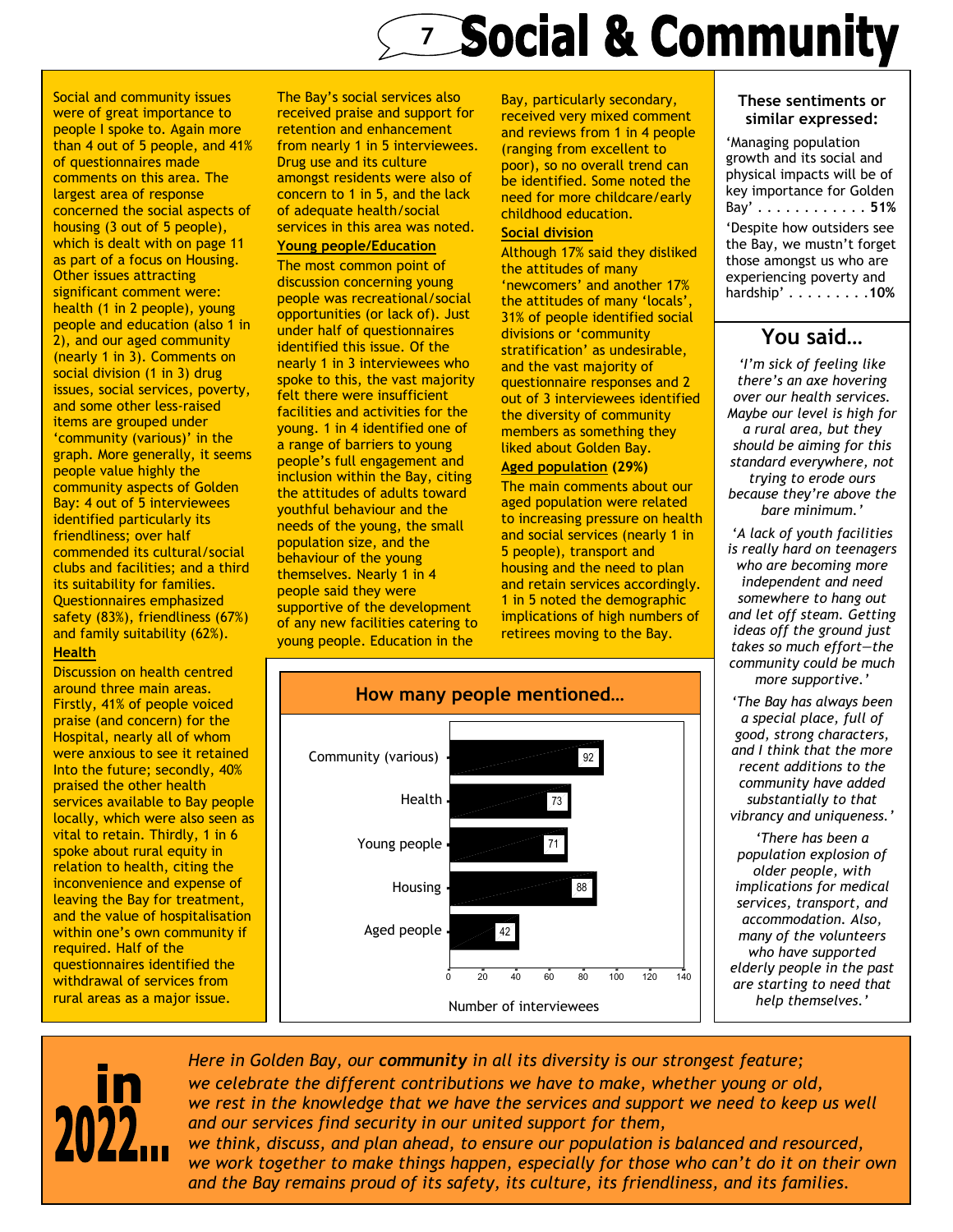## **8 Business & Industry**

This theme had the largest response rate of all, with comment from nearly 9 out of 10 people. 4 out of 5 interviewees discussed tourism and nearly half spoke on the marine industries, which are the subjects of case studies on pages 12 and13. There were several other areas of significant discussion though, including employment (59% of people), farming (56%), compliance/regulation (47%) potential industries (37%), industrial infrastructure (21%), and the retail sector (20%). **Employment** 

Employment was a major area of interest to those I spoke with. Nearly half saw it as a central issue (with many concerned about the prospects for young people in particular), and 41% regarded the future of our major industries as a key factor. Although 1 in 4 believed employment would always be an issue for a small rural community, 1 in 5 felt there was room for innovation and lateral thinking, including small business and self-employment. Many spoke also of employment in relation to specific industries such as tourism or aquaculture. Of the questionnaire responses, nearly half said they disliked their employment options. More than a third marked employment as a major issue and nearly half selected an answer containing reference to youth employment. A low-wage economy, the seasonal nature of many local jobs, and high cost of living were also noted in relation to employment.

#### **Farming**

Comment on the farming industry (discussed by over half of those interviewed) was spread across several topics, the largest of which, noted by over 1 in 5 people, concerned the current classification/

zoning system of rural land (obviously relevant to other parties also). Of those who spoke to this, the vast majority saw the system as either totally unsatisfactory or needing work, mostly to better reflect current land uses and ease the pressure upon remaining productive land. 1 out of 5 interviewees felt farmers needed to be given more credit, both for their contribution to the local economy and community and for their increasing efforts to improve environmentally harmful practices. 1 in 7 debated the RMA and its usefulness, with opinion fairly evenly split (1 out of 4 of the questionnaires noted its impact on business & industry).

#### Compliance & regulation

47% of interviewees discussed this area. The most common theme was the role and value of consultation/notification/ consent processes, and particularly that of 'objectors' to proposals. A third of people made comment on this, with half of them feeling objectors had too much power within the process, and most of the

remainder believing objectors served a vital and difficult function, with some judging the processes just too cumbersome and complex. However, of the 1 in 4 people who discussed the impact of compliance and regulation on growth and development, over half felt they made a positive impact, twice as many as thought they had a negative one.

#### Potential industries

Over a third of people offered suggestions as to industries that potentially could be created or further increased. The most common of these were: organics (15%), arts and crafts (10%), and eco-tourism (10%).

#### Industrial infrastructure

Port Tarakohe was discussed by just over 1 in 7 people. The majority wanted to see it further developed as a port by local interests, and the remainder just wanted it developed into something. Retail services (20%)

12% of people complained of lack of choice and/or high prices, but 10% commended the range and service.



#### These sentiments or similar expressed:

'The sustainability of our industries will be the test of their success' . . . . 27%

'Maintaining adequate levels of business and industry growth is one of the key issues facing Golden Bay'. . . . . . . .20% 'We should all make more of an effort to buy local to do so is an investment in our community'. . . . 9%

### You said…

'There are plenty of niches for self-employment if you're keen, imaginative, and work hard. The rest of us should get behind people with good ideas.'

'We've never had a council brave enough to zone the Bay properly. There are so many anomalies, and its easier to subdivide prime farmland for housing than marginal blocks, which makes no sense at all.'

'If industry can't grow, the Bay's demographic will change, and we will no longer be a living, breathing, productive community.'

 'The economic strength of an area depends on its diversity of industry and its ability to recognise regional strengths and be innovative. This also makes an area more interesting, and resilient to change and fashion.'

'Regulation is important, because with modern technology we can change our environment so radically and so fast. But there's so much rigmarole just to put up a shed—it's become idiotic.'



Business and industry in Golden Bay is diverse, flourishing, and thinking ahead there has been broad, productive discussion on how to measure and monitor sustainability, how regulation and consultation can maximize fairness and responsible outcomes, and the best ways to classify, use and protect our land, and the livelihoods it supports. There are stable jobs across diverse industries, and support for small-scale initiatives, businesses value their community, and in turn enjoy our support and recognition for their contribution to our economic resilience, to employment, and to services.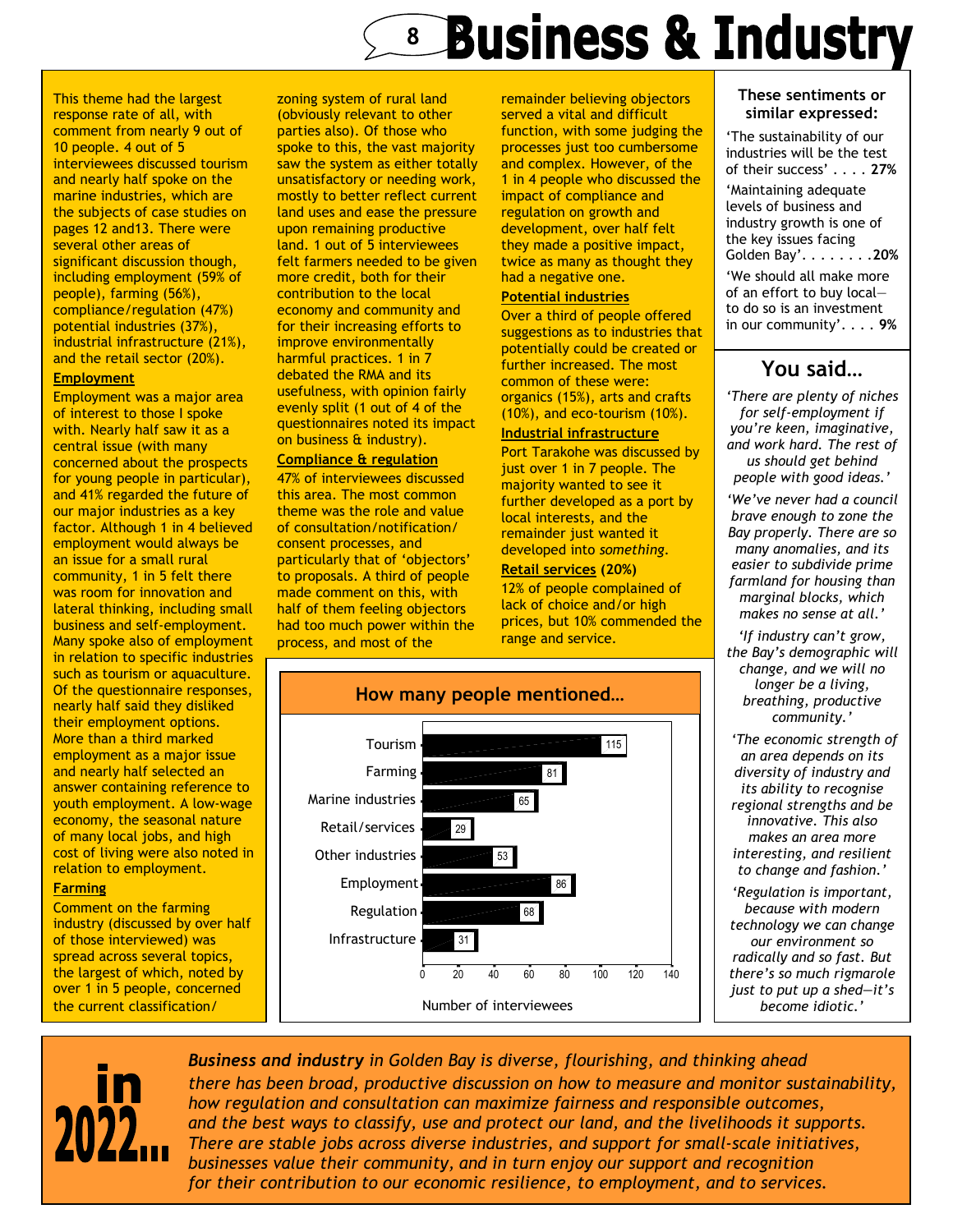### **Governance & Planning** 9

Governance and planning issues were discussed by nearly 9 out of 10 people. The main areas of comment have been divided as follows: Tasman District Council and Golden Bay (55%), the Community Board (43%), and planning (86%).

#### TDC and Golden Bay

A third of people commented on TDC's general performance and policy direction, with the majority describing these as 'unsatisfactory' and the remainder as 'average'. TDC councillors and the Mayor were singled out for comment by 1 in 5 people, with nearly all expressing dissatisfaction with their attitudes and/or performance. Nearly half of those interviewed talked about future Bay governance, with two thirds of these wanting the Bay to have more autonomy, and the remainder split between either wanting better representation on TDC, or believing the Bay should be totally self-governing. Two thirds of interviewees talked about decision-making on local matters. 4 out of 5 of these wanted locals to have more input into local decisions (or ideally, have their opinions actively sought), and 1 in 5 said they would prefer decisions on local matters to be actually made by local people. Over half of questionnaire respondents also indicated that lack of local control over local decisions was a major issue for them. Many of the comments made about TDC centred around dissatisfaction with the Bay, as a 'very distinct and unique community', being governed under what was perceived as a 'one size fits all' policy programme. **Community Board** 

Just over a third of people discussed the attitudes and/or performance of the Community Board, with the vast majority

regarding it as unsatisfactory and a small number as average. A third commented on the present state of the Board, and again nearly all of these felt it was dysfunctional, with the remainder considering it to be suffering from a 'relevance deficit'. However, as is indicated by the above points on the Bay/TDC relationship, most people who discussed the Community Board were keen to see a local body of some kind retained—38% of interviewees discussed the Board's future, and of these, over half wished to see it retained but overhauled, with most of the remainder wanting it replaced by something different, and only a small number wanting it scrapped altogether. Nearly 1 in 5 interviewees felt that (if it remained) there needed to be a wider range of candidates standing. Of the questionnaire responses, 54% identified the divisiveness and stereotyping accompanying local politics as a major issue.

#### **Planning**

4 out of 5 interviewees gave their opinion of planning, with nearly all considering it vital. Of the two thirds of people who discussed whose role it was to

plan, most felt it should be a combination of the community and authorities; some believed it should the local community; and some, the council. 42% of people talked about what any such planning should focus on, with opinion split between some who felt the focus should be zoning, infrastructure, housing etc., a small number who suggested strategic matters such as the economy and employment, and a large majority who wanted a 'big picture' covering all aspects of community, including all of the above. Half the questionnaire returns indicated that the lack of an overarching vision to guide development and planning decisions was a major issue for them. Over half of those interviewed warned that not planning would lead to an ad hoc and undesirable result. 43% identified barriers to the success of a community-based planning effort, the ones most often identified being apathy, divisions within the community, and a Bay-based planning body lacking 'teeth'. More than 1 in 4 wanted some kind of new forum(s) for talking through issues and future options, and 27% wanted processes like this one conducted regularly.



#### These sentiments or similar expressed:

| 'All parties must be<br>involved for a planning<br>process to have relevance<br>and credibility'. 32% |
|-------------------------------------------------------------------------------------------------------|
| 'Change is inevitable, but<br>how we manage it is a<br>choice'. 31%                                   |
| 'We can do things<br>differently here, we don't<br>have to be like everywhere<br>else'. <b>27</b> %   |

### You said…

'There is an anxiety that decisions are being made in Richmond or Wellington that may affect the survival of our form of existence. Maybe there is an element of selfishness, but it's mainly a genuine desire to protect.'

'Many consultation processes are too cerebral and time-consuming for busy working people, so the results miss out on a massive range of opinion.'

'Golden Bay is a unique community with unique needs and concerns. Who understands them better than local people?'

'Currently many of the important issues are left to individuals to form committees, lobby, and so on. This scenario leaves little scope for proactive, broad-based planning.'

'Good local representation needs to be able to achieve two things. First, it must encourage and facilitate healthy debate among its own members and the wider community, actively seeking consensus. Then, it must speak with a credible, united voice on our behalf.'



As a unique and distinct area with a strong and skilled community, Golden Bay has taken responsibility for its own future through sound governance and planning, those who represent us work constructively together, with our mandate and support and nurture a functional, inclusive environment where issues can be productively debated, we actively work with wider authorities to make the best locally supported decisions, our planning is proactive, thorough and realistic, covering all aspects of Golden Bay and anchored by a shared vision, a 'big picture' against which we reference our choices.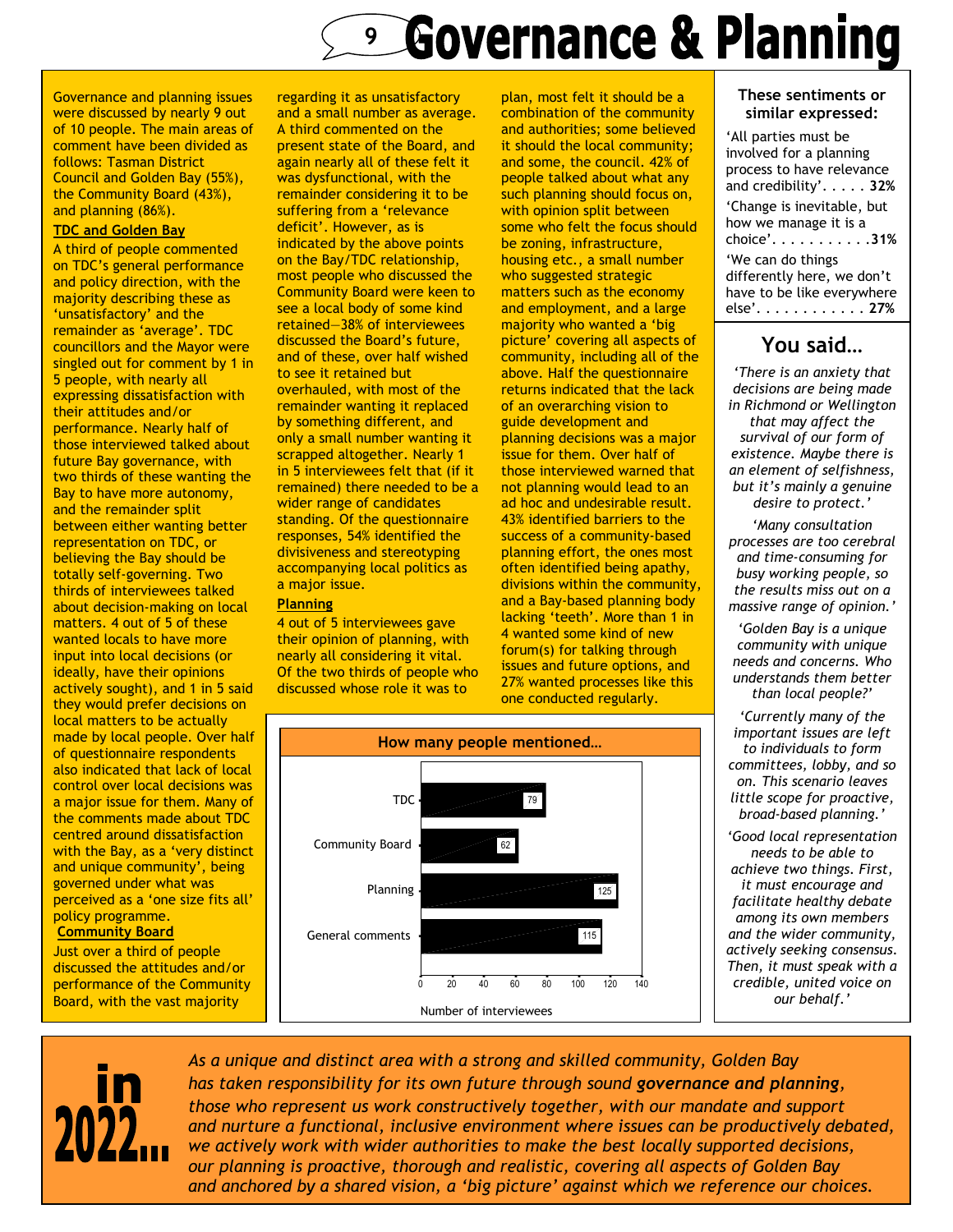## **10 Focus: Housing**

— Housing was an issue of distinct interest to participants. Both the more physical aspects of residential development (73%) and the social and community implications of housing (61%) were widely discussed. The 'built environment' aspects were: location (55%), nature (52%) and zoning (41%), and the 'social' aspects included property prices (55%), foreign ownership (33%), absentee ownership (26%), and rental accommodation (24%).

#### **Location**

When discussing location, some people were more interested in the suitability of each potential site than in specific criteria or preferences. However, a quarter discussed housing in coastal areas, and just over half of these were against any more development, with the balance made up by those wanting managed, sensitive growth, and a small number who preferred coastal housing. More than 1 in 3 discussed building on fertile rural land. All of these were against the use of this land for housing development (half of those returning questionnaires also cited 'pressure on remaining productive land' as a major issue). All 30% of interviewees who discussed the use of marginal rural land (less or unproductive soils, usually defined as excluding sensitive areas like wetlands) stated this as their preference for residential expansion. 1 in 5 spoke against any further 'ribbon' style development. 60% of questionnaire responses indicated that the planning, location, and nature of new residential developments were a major issue for them.

#### Nature

Nearly 1 in 3 people spoke of the configuration of new housing subdivisions, with nearly half preferring 'hamlets' (where homes are clustered together on modest sections

with large open areas between 'hamlets'). Another third wished to see small section sizes (often in an attempt to keep subdivisions affordably priced). In terms of the style of housing, 30% of people made comment, and almost all of them specified low-key, 'inkeeping' housing styles as opposed to large 'obtrusive' dwellings. Just over 1 in 4 respondents said they did not want to see housing that was 'insensitive' to its natural surroundings, (e.g. on ridgelines or similar).

#### **Zoning**

All of the 41% of people who discussed the zoning of new residential areas wanted this to be proactive, and a quarter of these wanted community involvement in such a process. Property prices

Nearly half of the interviewees felt that Bay property prices were too high, and steadily rising. 1 in 3 felt there were too few sections and houses being built that were within reach of those on modest incomes. A similar number were concerned about how the community demographic would change if property values kept rising. 2 out of 3 questionnaires also identified rising real estate



Of the 1 in 3 people who spoke on this subject, the majority were 'concerned' about their impact and a further group were only in favour if the person lived on-site full-time. Nearly 1 in 3 interviewees worried about favourable currency exchange rates attracting overseas investors and speculators and inflating property values out of reach of Kiwis. 28% were also concerned about the possible demographic implications of widespread foreign ownership.

#### Absentee ownership

1 in 8 people were concerned about the implications of absenteeism for the community structure and the housing 'stock', and some others were totally opposed. Nearly half of the questionnaires identified absentee ownership as an issue.

#### Rental accommodation

1 in 4 people, and 1 in 3 questionnaires, noted the shortage of stable, long-term rentals, especially for those with children and/or working locally who could not afford to buy. Some noted the difficulty for young people in finding independent housing in a hotly competitive rental market.



#### These sentiments or similar expressed:

'Growth, in terms of its pace, nature and purpose, is our key issue' . . . . 68% 'What kind of development occurs is more important than how much—if it's done right, more growth can be sustained ' . . . 63% 'Managing population growth and its social and physical impacts will be of key importance for Golden

You said…

Bay' . . . . . . . . . . . . 51%

'It seems like I'm not going to be able to stay in my own home town, where I've grown up, where my family are, and where I work, because of housing availability and price, and I feel helpless to do anything about it.'

'Areas unsuitable for farming should be designated for housing, instead of chopping up good land, ad hoc, into 10 acre blocks that most people can't afford and can't look after.'

'When you build a house in beautiful surroundings within view of everyone, you shouldn't be able to whack up some massive ugly slab of a thing that wrecks the landscape.'

'Cheaper, long-term housing is essential to retain a diverse, demographically balanced community. We need options for lower-income people with modest aspirations and needs.'

'If people want to buy property here, they should live on it and participate in the community, not speculate with it and drive up prices.'



The Bay's residential development has been carefully, logically and proactively planned, to minimize impact on our productive areas, our coastline, and our distinctive landscapes, expansion has been sensitively managed through robust, locally-mandated regulation recognising the implications of growth for infrastructure, environment, and community, and ensuring that a balanced local population has stable, affordable housing year-round.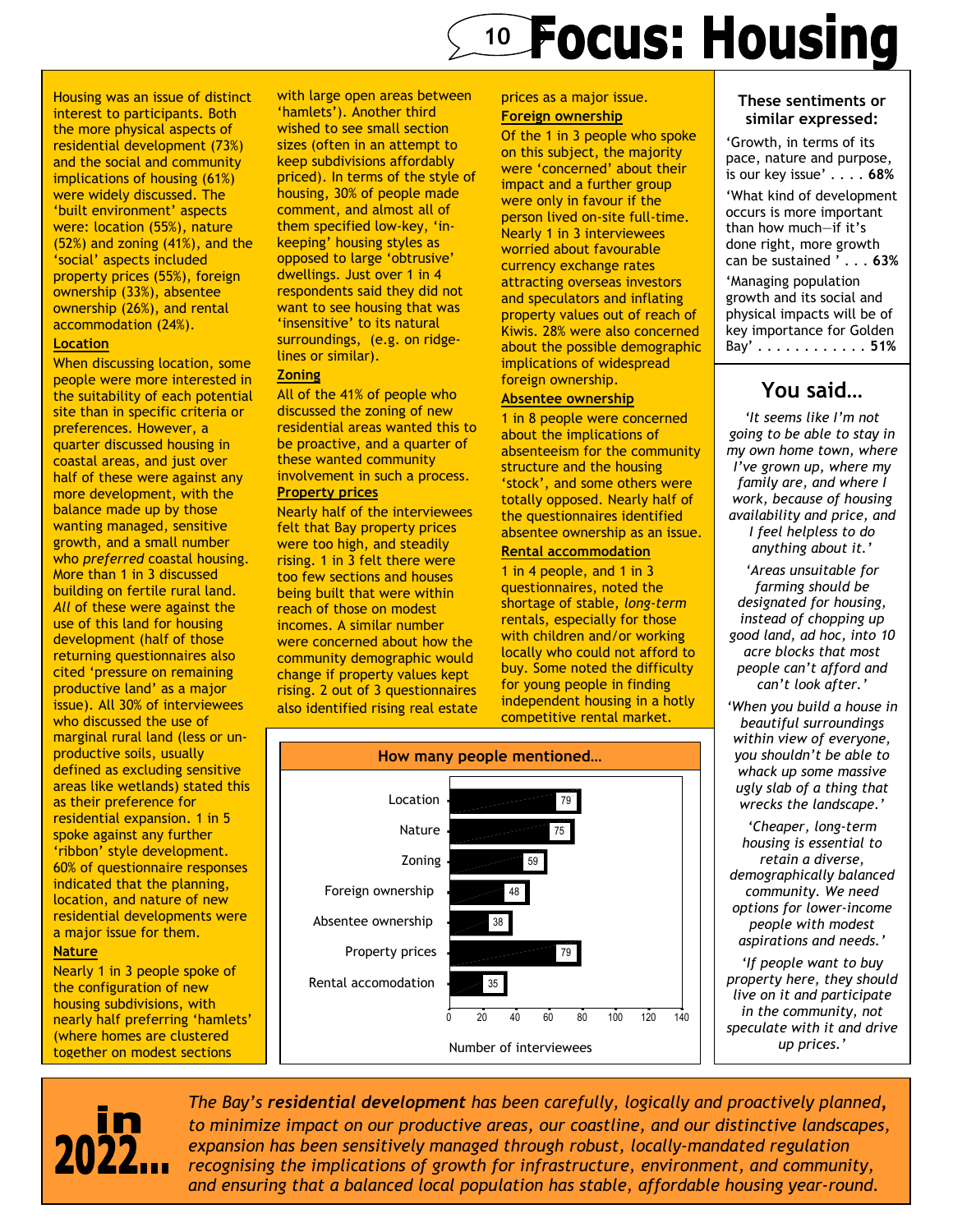## 11 Focus: Tourism & Development

Tourism was raised by nearly 8 out of 10 people (79%), clearly an issue at the top of most people's minds. The 'built environment' aspects of commercial development (57%) were often linked to discussion of tourism, so they have been covered here together. Regards tourism, the main themes were as follows: its effect on the community (67%) benefits (42%) and management and planning). Discussion of commercial development centred on location (22%), nature (50%) and zoning (28%).

#### Effects on Golden Bay

Nearly 7 out of 10 people spoke of the impact of tourism on its 'host community'. Far from being seen as a 'benign' industry, nearly 2 out of 3 people felt that the influx of visitors, and the efforts to capitalise on their stay, could undermine Golden Bay's unique character. Half stressed the need to preserve this character if tourism was to be sustained. In other words, many saw it as a delicate balancing act between preserving a distinct area and its way of life, and managing the valuable industry that feeds off it. 40% lamented the growing intensity of the summer rush, citing queues, lack of parking, crowding of roads and natural areas, and general 'hassle'. 1 in 3 described the effects of tourism on their traditional lifestyles (peace & quiet, unhurried, familiar faces, etc.) and on attitudes towards non tourist-oriented industries that are less appealing to outsiders. Nearly a third spoke of the long-term impact on population size and growth rate and its demography. Many people also made generalised comments, particularly about the swelling (and lengthening) 'silly season', concern that promotion of the Bay might be increasing rather than decreasing, and the fear that regulation won't be able

to control visitor numbers or the number and nature of businesses catering to them. 1 in 3 questionnaires indicated a dislike of the summer season's popularity, over half were concerned about the consequences of growing visitor pressure on infrastructure, amenities, and the Bay's special character, and nearly 2 in 3 worried about its impact on the natural environment.

#### **Benefits**

Well over a third of people spoke of the increased employment and business opportunities created by tourism, and how visitor spending contributes to the viability of many local businesses. 1 in 5 cited the range of amenities, goods and services, entertainments, and increased infrastructural investment that result from high tourist traffic.

#### Management & planning

Just over half of interviewees believed there needed to be more thinking and planning ahead in regards to tourism and its effects. 1 in 8 felt there should be a focus on attracting tourists who like the Bay as it is, rather than trying to meet others' expectations. 1 in 7 felt some kind of 'tourist tax' could be levied to help fund visitor amenities, infrastructure, and protection of high-use natural areas. Nearly 1 in 5 suggested more effort could be put into attracting tourists during the off-season.

#### **Location**

1 in 8 people wanted more commercial development in the townships, and some wanted more in the Pohara-Tata area. A number of people expressed reservations about the number of commercial operators in and around Abel Tasman Park.

#### **Nature**

Well over a third of people discussed the 'style' of future commercial development, and almost all of these wanted lowkey, unobtrusive operations in keeping with the surrounding area. Many did not wish to see high-rises, expensive resorts or similar 'elite' developments. Nearly 1 in 10 didn't want chain-stores/franchises in the Bay, and some wanted touristoriented businesses open for more of the year for local use. **Zoning** 

Nearly 1/3 wanted proactive zoning of new commercial areas, with some specifying local involvement in this.



#### These sentiments or similar expressed:

'Pressure on our utilities and infrastructure is an escalating concern'. . .46% 'What kind of development occurs is more important than how much—if it's done right, more growth can be sustained' . . . 63% 'The sustainability of our industries will be the test of their success' . . . . 27% 'We can do things differently here, we don't have to be like everywhere else'. . . . . . . . . . . . 27%

### You said…

'People have a perception that tourism is a very low impact way to make money—but there are many hidden (and not so hidden) costs. The act of tourism actually changes the place being toured.'

'There is a perception of Bay residents as friendly to visitors, but resentment is brewing amongst locals when their impact is at its

strongest, and that 'intense time' has been getting longer every year. Our friendliness is waning as more and more pressure is brought to bear.'

'Tourism is vital to the Bay in terms of jobs and wealth. But people are coming for what is not here, and if we're not careful we'll become a smaller replica of what they're trying to escape from.'

'I'm tired of seeing tourist development that involves people being catered to in terms of their perceived 'needs', rather than them being privileged to observe and experience our way of life.'



Visitors love Golden Bay, and they value their time here even more now, because: We now know how many we can host each year, and still preserve what they come for, we found lateral ways to accommodate our visitors needs, whilst safeguarding our own; we welcomed developments and businesses that blended in, and their contribution, and preserved our special character, stunning environment, and a viable, vibrant industry.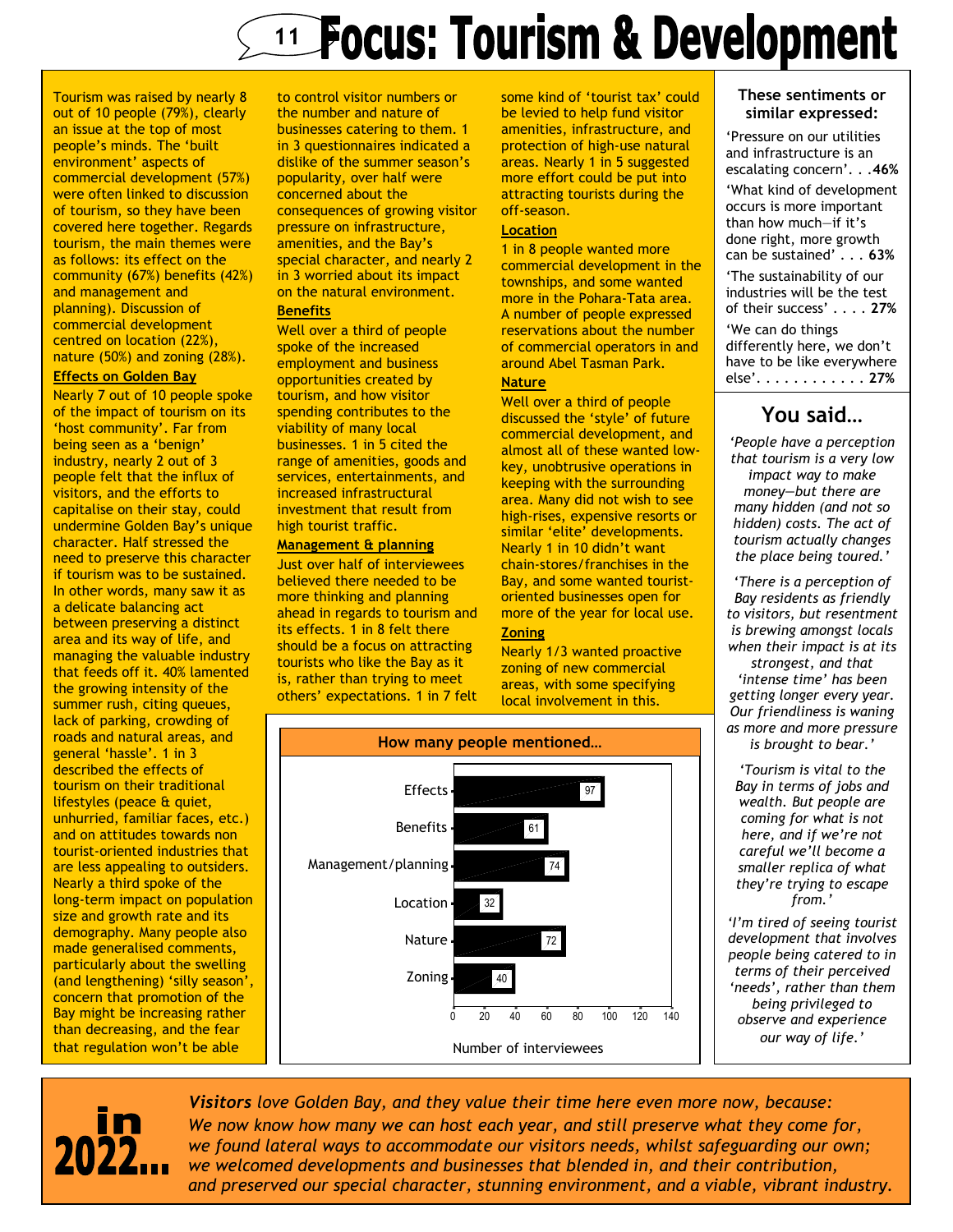## **Example 20 Years: Marine ecology & industry**

More than 1 in 2 people interviewed expressed opinions on marine issues. This was the most commonly identified issue in the questionnaires (76%, with 1 in 5 writing comments) and was also the most talked about environmental topic for interviewees. Comments can be grouped around four main themes: aquaculture, fishing, dredging, and marine reserves. The issues associated with the industrial aspects of the marine area are also discussed here.

#### **Aquaculture**

1 in 2 people talked about some aspect of aquaculture, though several merely saw it as 'an issue for the Bay'. (Note: most people used the term 'aquaculture' interchangeably with 'mussel-farms'. As other aqua 'crops' would be subject to essentially the same debate, my use of the term can be applied similarly broadly.) 1 in 3 commented on the size and number of aquaculture operations, both existing and potential. Most wanted managed, gradual/phased growth up to a sustainable size, though many qualified this by inserting conditions, such as support for the 3N.M exclusion zone, or further research to establish how farms interact with the existing marine ecology. A small number didn't want any growth at all. 1 in 3 interviewees wanted significant local involvement in and benefit from any aquaculture growth, with some unhappy at the resource being grown and extracted without charge, unlike the rates on agricultural land.1 in 5 people wanted more regulation of marine industries, in the interests of community benefit, sustainability and/or fairness. Some expressed doubt as to whether this level of control could be achieved, but were not against growth in principle. Nearly 1 in 3 identified the potential for employment and added

resilience within the local economy through development of another industry, although only 1 in 8 said they wanted to see a factory or value-adding facility in the Bay. Nearly 1 in 5 expressed concerns over the environmental impact of aquaculture, particularly in relation to other sea-life, the nutritional content of the surrounding water, and visual pollution.

#### Fishing

Well over a third of those interviewed discussed fishing in Golden Bay, with most focussing on commercial fishing, particularly trawling. Of the 1 in 3 people who discussed the methods used by commercial fishermen, the vast majority were against current practices (excluding long-line), particularly pair trawling, citing its indiscriminate nature, the large catch size, and the number of boats operating, and the effect of this method on fish stocks and general marine health. Exactly a third of interviewees discussed the size and number of commercial fishing operations, with nearly 9 out of 10 of these wanting a reduction. Nearly 1 in 5 people wanted commercial boats to be sent further out to sea. 1 in 10

people felt recreational fishing suffered unacceptably as a result of commercial activity. Again, some called for further research into sustainable catch levels and marine health, and others felt that once a sustainable level had been agreed, local fishermen should take priority in any allocation. **Dredging** 

#### Just over 1 in 4 people discussed scallop dredging, with all of them expressing dislike for the method, and nearly all wanting less of the practice. The vast majority cited environmental concerns, including the effect on the seabed, other marine life, and on scallop stocks themselves, as the reason for their position.

#### Marine Reserves

Nearly a quarter of those interviewed talked about marine reserves, with nearly all believing more were needed to replenish marine life. The majority of these felt some new reserves, particularly around sensitive areas and known spawning sites, would be sufficient. The remainder wanted the whole bay, from Separation Pt. to Farewell Spit, declared a marine reserve (or allowing recreational fishing only, said some).



Number of interviewees

#### These sentiments or similar expressed:

'The sustainability of our industries will be the test of their success' . . . . 27% 'Maintaining adequate levels of business and industry growth is one of the key issues facing Golden Bay'. . . . . . . .20% 'Prudent management of our natural resources is vital for the future'. . 45%

### You said…

'Aquaculture operations owned and run by locals, especially where they are an extension of traditional practices, should be differentiated from lawyers speculating on areas of sea bed.'

'Current trawling and dredging practices have created the marine equivalent of the American dustbowl. The sea is being so intensively worked that stocks don't have time to regenerate.'

'Aquaculture has tremendous potential and shouldn't be blocked, but balance is the key word managed growth that takes into account other needs.'

'Fish movement varies depending on water temperatures and the time of year. Overall, the stock levels are fine; you just need to know where to find them.'

'Aquaculture and fishing have good potential to generate local wealth and employment, but to sustain the industry we must sustain the environment that enables them, and no-one feels able to challenge the powerful marine lobbies.'



The marine ecosystem in Golden Bay is healthy, flourishing and a source of local pride; damaging practices have been replaced by those that encourage balance, & nurture stocks, and our understanding of this environment enables its health to be carefully monitored. Our bountiful sea-life and clean water enable several local ventures to operate viably, & residents enjoy a strong, responsible industry, ample marine reserves, and good fishing!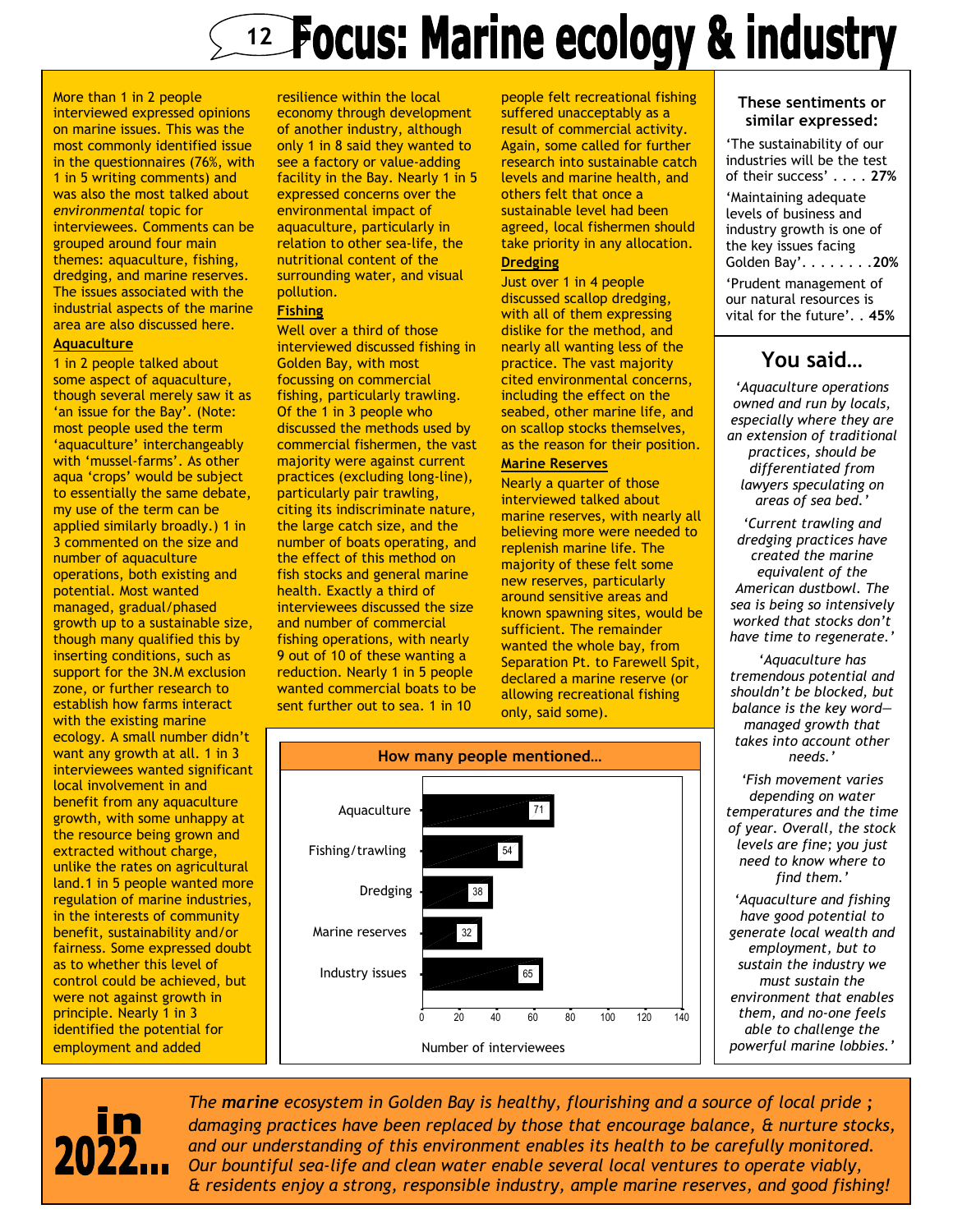## 13 Methodology

#### This section is about how I obtained the information in this report.

You may remember from my fliers earlier in the year that I used a combination of the following 'tools':

- Face to face interviews (145, conducted all over the Bay over a six month period) to allow community members to explain their views in person
- A questionnaire that went out to every household in the Bay (with 188 responses) so that everyone who wanted to could contribute their views
- Research (about Golden Bay, Tasman District, and Community Planning) to give me a good grounding of factual information, a review of other studies, and the wider planning context

Below are some answers to frequently asked questions about the methods I have used, and the reasoning behind them.

#### Who got interviewed, and how were they chosen?

The people who were interviewed were chosen for one of a number of reasons. Some were members of formal groups or associations, representing particular views, constituencies or activities. Others had jobs or expertise that related to a core service or issue in the Bay, for example people from the hospital, the schools, the police, DOC and so on. Others owned or managed businesses that are major players within our local economy, or were typical of businesses within a certain sector (e.g. tourist operators). Some people were well known as formal or informal 'spokespeople' for a particular community of interest or geographical area within the Bay. Still others, due to factors like age, ethnicity, location, or occupation, were important to include in order to reflect more accurately the demographic makeup of the Bay, as described by latest Census statistics. We were assisted in the selection process by members of the Community Board, as our elected representatives, and many people interviewed along the way have suggested people knowledgeable in, or representative of, one area or another.

By all of these measures, most people interviewed wore three or four different 'hats'; and naturally, people answered the questions as the complex individuals they are, rather than just from the perspective they 'represented'. I would argue that through deliberate, transparent selection, we got useful informed comment from people 'close to the action' and respected by others within their circles. However, because the emphasis was on speaking to people whose positions were of direct relevance to Golden Bay's economic, social, and political structure, the interview results will reflect that, and should be read accordingly. Balance has been achieved by utilising information from the questionnaires, which were open to everyone. In addition, I have included the list of interviewees at the start of this report so you can make up your own mind whether you find them a credible group.

#### What questions were asked during interviews, and why?

When I first started thinking about questions, I expected I would ask a range of straightforward ones about particular issues, e.g. "What do you think about the range of health services?" However, even though it would have made it easier to collate all the answers at the end, and the percentage of people thinking one way or the other about an issue could be stated more definitively, I quickly became aware of three problems with this style. Firstly, how would I (or anyone else) decide what was an 'issue' and what was not? (This is called 'framing the debate'.) Inevitably, everything I asked about would take on the same 'status', which would not reflect how many people actually cared about that issue enough to raise it without being prompted. Secondly, I would have ended up with 100 or more questions—I couldn't see anyone happily lining up for that! Thirdly, it didn't leave any room for people to talk about the future creatively, and come up with things I'd never have thought of. So I decided to ask just five questions, which people could answer however they wished. Here they are:

- 1. What do you like about Golden Bay? (I could assume the person would want to keep these things)
- 2. What do you dislike? (I could assume they would want to change those things)
- 3. What do you see as being major issues or challenges facing the Bay over the next 20 years? (In other words, what might stand in the way of that persons' ideal 'vision' for the Bay being achieved)
- 4. If you were 'Boss' of the Bay for the next 20 years, what would you do? (change, create, preserve, develop… in other words, describing their ideal Golden Bay in 2022)
- 5. What are your thoughts on 'planning'? (People answered this from a range of angles: e.g. whether planning was valuable, whether we needed more, whether the community should play a part, what they thought of this project etc., which formed the basis of the report's fifth main theme and also gave me feedback on this process).

Though I may have asked for clarification or further detail on a point, I did not ask any other questions. I believe this 'model' eliminated the possibility of unwitting bias on my part, which I feel is of primary importance for a project of this nature. The questionnaires, which followed the same basic questions but with 'answer options' based on what had come up most often during the interviews, showed how prompts can greatly affect the outcome, both helpfully and unhelpfully. (For example, when asked what they liked about Golden Bay, only 27% of those interviewed included 'safety' or 'low crime rate' in their answer. When this option was listed on the questionnaire, a whopping 83% selected it as one of their 'likes'.)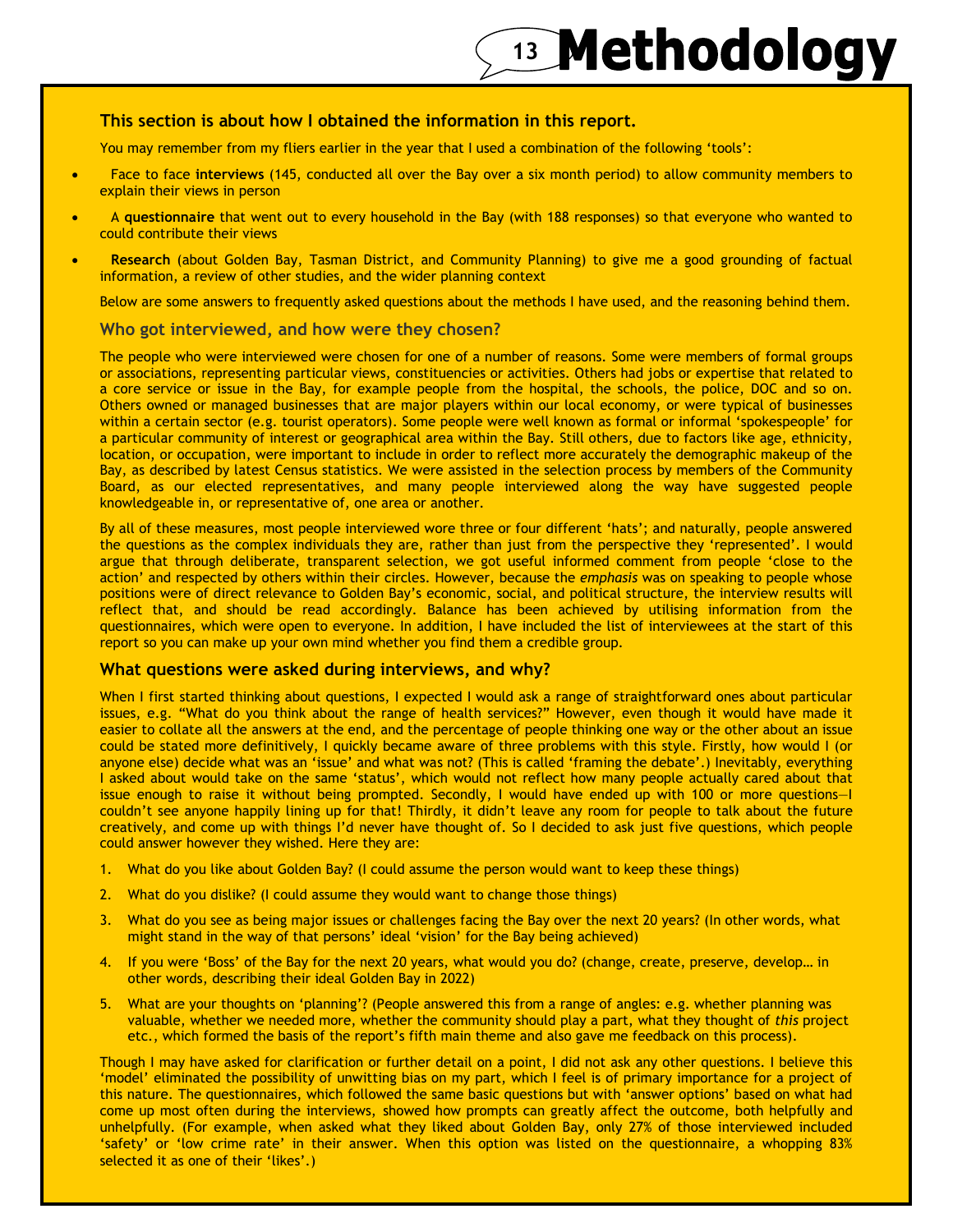#### How did I produce statements and numbers from all this material?

I was fortunate to have access to a sophisticated computer program called SPSS, which is used all over the world to put together data which consists of opinions (i.e. words) rather than numbers. The data had to be entered into it and coded in a standardized way, and as I had literally hundred of pages of information, recorded in the random order and style it was spoken, this took some time! The computer program was then able to count up how many times each topic and 'sub-topic' was discussed and what opinion was expressed, cross reference one set of data against another, detect themes, and produce graphs and tables to display the results. The task of collation, while complex, was certainly made easier by the program.

I was able to use it for both the interviews and the questionnaire, and it was possible to keep these two sources of information separate, as you will notice they were in this report. The reasons this was important are twofold.

Firstly, one group had 'prompts' and one did not, and both methods are of help but in a different way. It is easier to draw firm conclusions from the questionnaire data, in that we can know whether people considered something an issue or not from whether they chose to tick the option listed. Whereas, with the interviews we could assume people didn't give opinions on some things because they simply forgot to mention them and weren't prompted to do so. This discrepancy was clearly illustrated earlier with the 'safety' example. The questionnaire data was very useful as a supplement to interview outcomes on general issues because of its unequivocal nature. However, because many people were content just to select from the options provided in the questionnaire, rather than coming up with answers of their own, a high percentage did not comment on any other issues, or identify their opinion on the topics they did select—they merely indicated that they considered them 'major issues'. In contrast, interviewees often went into some detail, and their feelings on a matter were either stated or self-evident from their discussion. Because of the high proportion of questionnaire respondents who did not go into greater detail, adding all the responses from both sources together and trying to pull out statistics on specific topics and opinions not listed in the questionnaire options produces data that is heavily skewed.

Secondly, we can all see who actually contributed the interview data, and interpret it within this framework, whereas the anonymous questionnaires could be somehow weighted without us realising (e.g., towards people who for one reason or another had more time to complete it).

#### What happens to all the 'raw material' now?

The interview transcripts, questionnaires and submissions, a bibliography, and the materials and resources I have produced will be stored in the short term at the Work Centre, with all names and identifying details erased from the transcripts. These will then be available for future reference if required.

#### What happens now that the report has been released?

We will be presenting the findings of the report in more detail to various groups and associations in the Bay who have requested it, including the Community Board and the Tasman District Council. We will also hold a public meeting to do the same if sufficient demand is expressed, with a view to answering people's questions on the report, the process, or what might be done next. Please contact us if you would like to see this happen.

The impending changes to the Local Government Act will see a requirement for local authorities to engage more fully with their constituent communities, with specific reference made to actively supporting and respecting community planning processes. The authorities will also have more power to enact change across a broader range of jurisdictions within their territories and greater ability to engage with central government agencies and policy processes on behalf of their constituents. The timing of our process is potentially very good indeed, if areas of consensus identified here or subsequently become the subject of more concerted, detailed local planning efforts, the council may be more willing and able than previously to carry them through to completion.

This report is the first step on what could be a rewarding and empowering path for the Bay community. It is designed to be a guide and a stimulus for Bay people, and for our representatives, identifying areas where there is broad agreement or common concerns. It is therefore up to you to make use of it. We know from my research into community planning around the world that places like the Bay have considerable clout when their members are able to work constructively through their differences and act together, and having sat in many kitchens and lounges across the Bay over the last year, I have found the warmth, pride and strength of character shared by Bay people to be much more marked than their differences. I hope something of that simple, positive truth finds recognition in any discussions to come.

84 Commercial St, Takaka Ph 525 8099